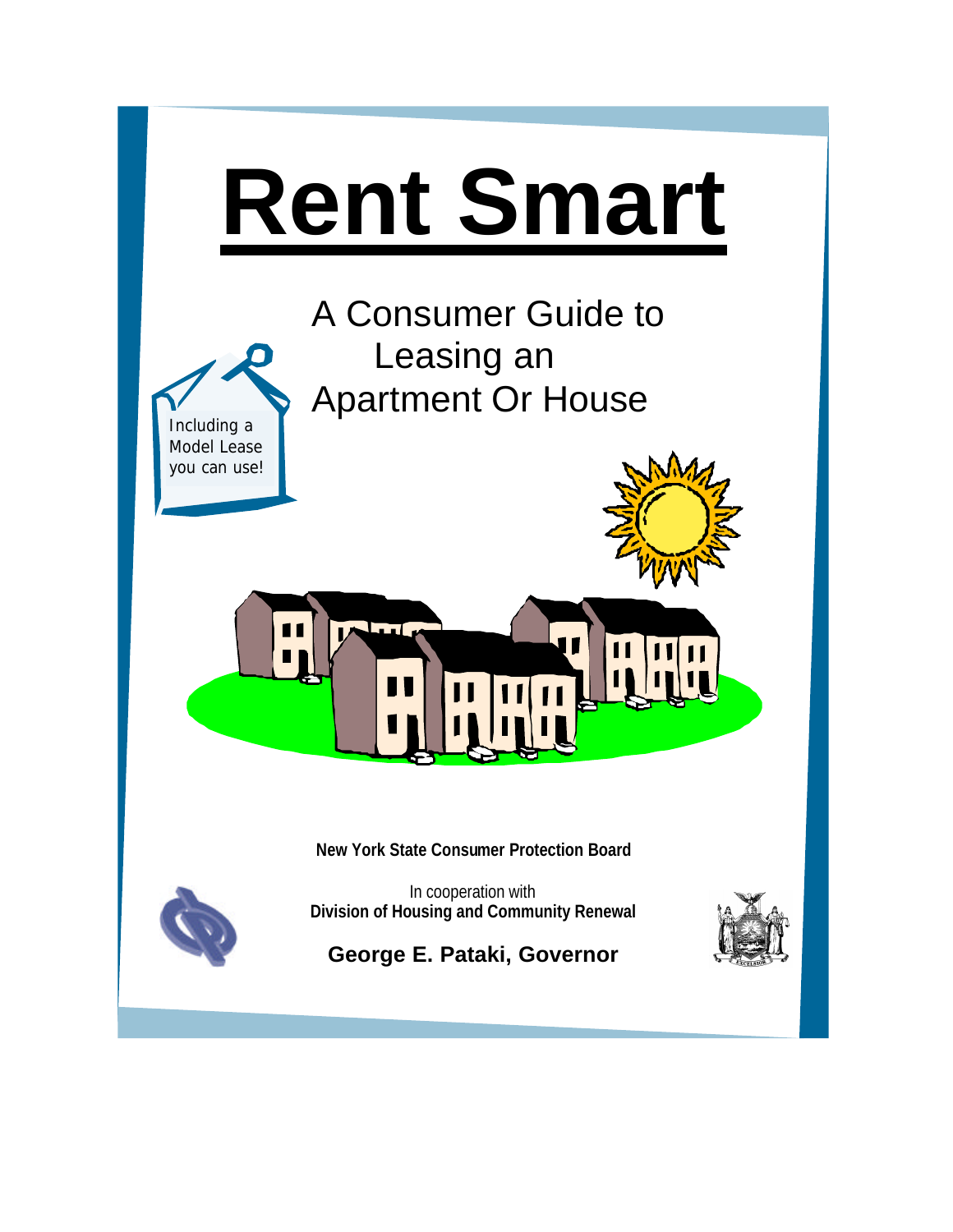# **INTRODUCTION**

Tenants and landlords have rights and responsibilities to each other. This booklet sets out the nature of those rights and responsibilities, which are protected by a variety of laws or court decisions. The booklet also includes a plain language model lease that can be used as a rental agreement for most housing.

In certain areas of the state, which have rent control, rent stabilization, or public housing, however, this lease cannot be used because special rules apply to those dwellings. For those dwellings, we discuss in detail the ways those rights and responsibilities differ.

This booklet has four major sections:

- (1) Residential Lease: General Information
- (2) Model Lease and Explanation of Terms
- (3) Rights With No Lease or a Form Lease
- (4) Rent Control/Rent Stabilization Leasing

# **General Information**

Many of the rights and responsibilities of tenants and landlords apply by law, whether there is a written lease or not, but to avoid disputes, it is better to have a written agreement.

A lease is a contract between the landlord and the tenant that describes the terms and conditions of the rental. It must use language that is clear and coherent. Both parties must agree to any changes made after a lease is signed.

# **Pre-Rental: Apartment Vendors**

The New York State Department of State licenses apartment vendors, which provide people with information on the location of apartments or houses to rent. Vendors may charge a fee, but it may be no more than one month's rent. In the vendor-tenant agreement, vendors must disclose that fees are refundable minus an administrative charge if the tenant does not rent an apartment based on that information and gives written notice that s/he does not intend to rent an apartment. The same rules apply to information supplied about apartment sharing. If a vendor violates these provisions, notify the Department of State (518-474-4750; licensing@dos.state.ny.us), which may assess fines, require refunds to consumers or revoke vendor licenses.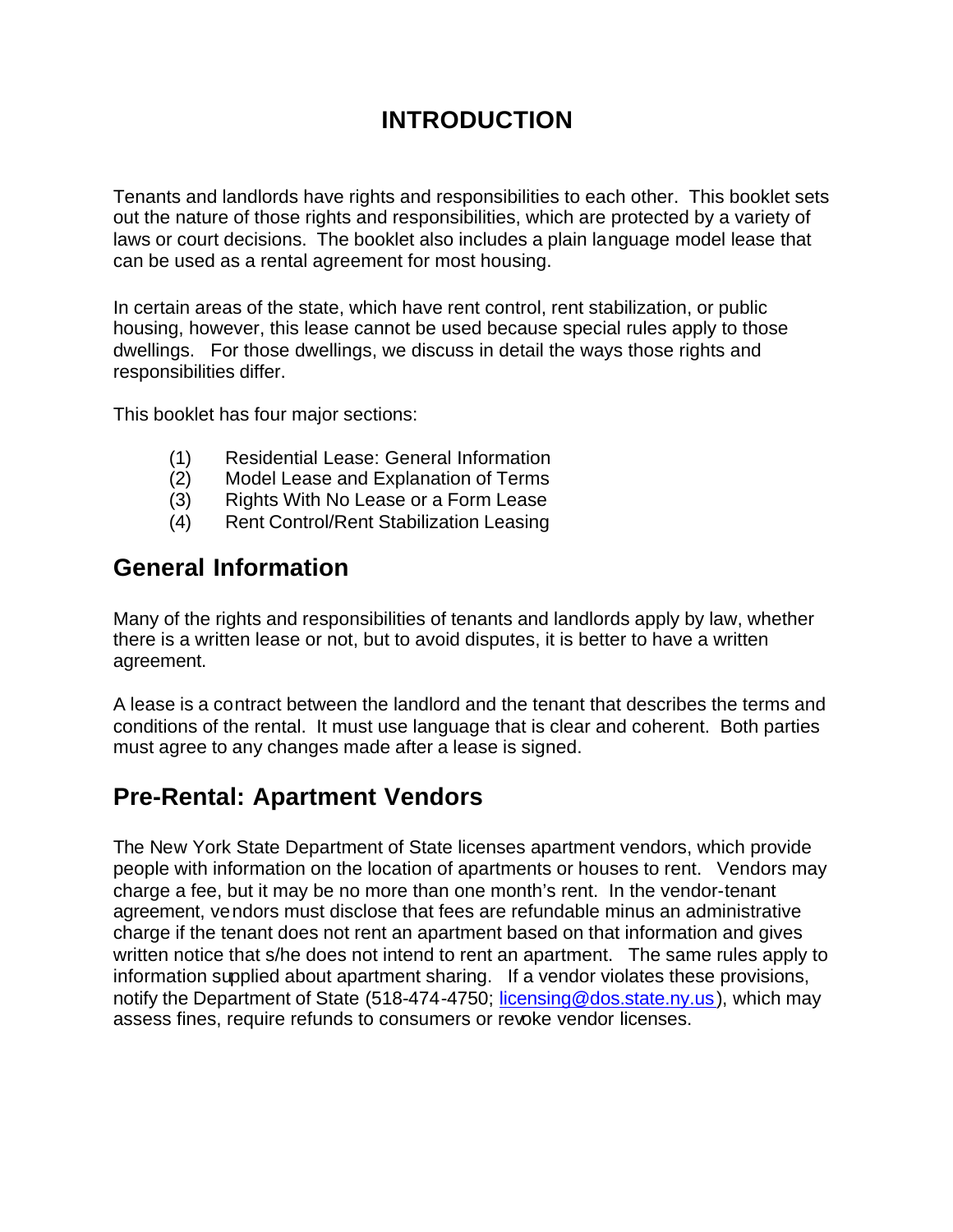# **Pre-Rental: Previous Heating Bills**

If a tenant will pay the heating/cooling bill, the tenant, before signing an agreement, has a right to receive a complete set of heating/cooling bills or a summary of them for that apartment for the previous two years or the life of the structure, whichever is less. Utilities and home heating oil or propane gas dealers must provide copies of that information or a summary of them to the landlord within ten days of the landlord's request. The permission of the previous tenant is not required.

# **Getting It In Writing**

Every lease agreement should be in writing and should contain all the agreements made by the parties. Courts almost never enforce oral agreements.

Tenants and landlords may overlook two types of agreements, which should be written in the lease to avoid later disputes. In the lease provided in this booklet, there is space left to write in:

- (1) The condition of the apartment. This might include worn carpeting, nonworking appliances, or repairs agreed to.
- (2) Additional agreements, such as allowable pets, painting or redecorating the interior of the apartment, use of the yard or laundry facilities.

Any sections added to the lease or written in should be initialed and dated by both the landlord and the tenant. Most localities issue certificates of occupancy for apartments. Tenants should request that the landlord provide a certificate of occupancy from the local housing agency before the tenant moves in. This is NOT a substitute for detailing the condition of the apartment or repairs needed, but indicates that the apartment meets local housing codes.

Never sign a lease until you are satisfied with the agreement, and are sure that it contains all other miscellaneous agreements. There should be no blank spaces. Both the landlord and the tenant should keep a copy of the final agreement.

# **Discrimination**

Without exception, it is illegal to refuse to rent any type of housing on the basis of someone's race, color or national origin. With the few exceptions listed below, it is also illegal to refuse to rent any housing accommodation because the tenant has children. Landlords may not charge arrears or change the conditions or terms (e.g. higher rent) because of one of these circumstances.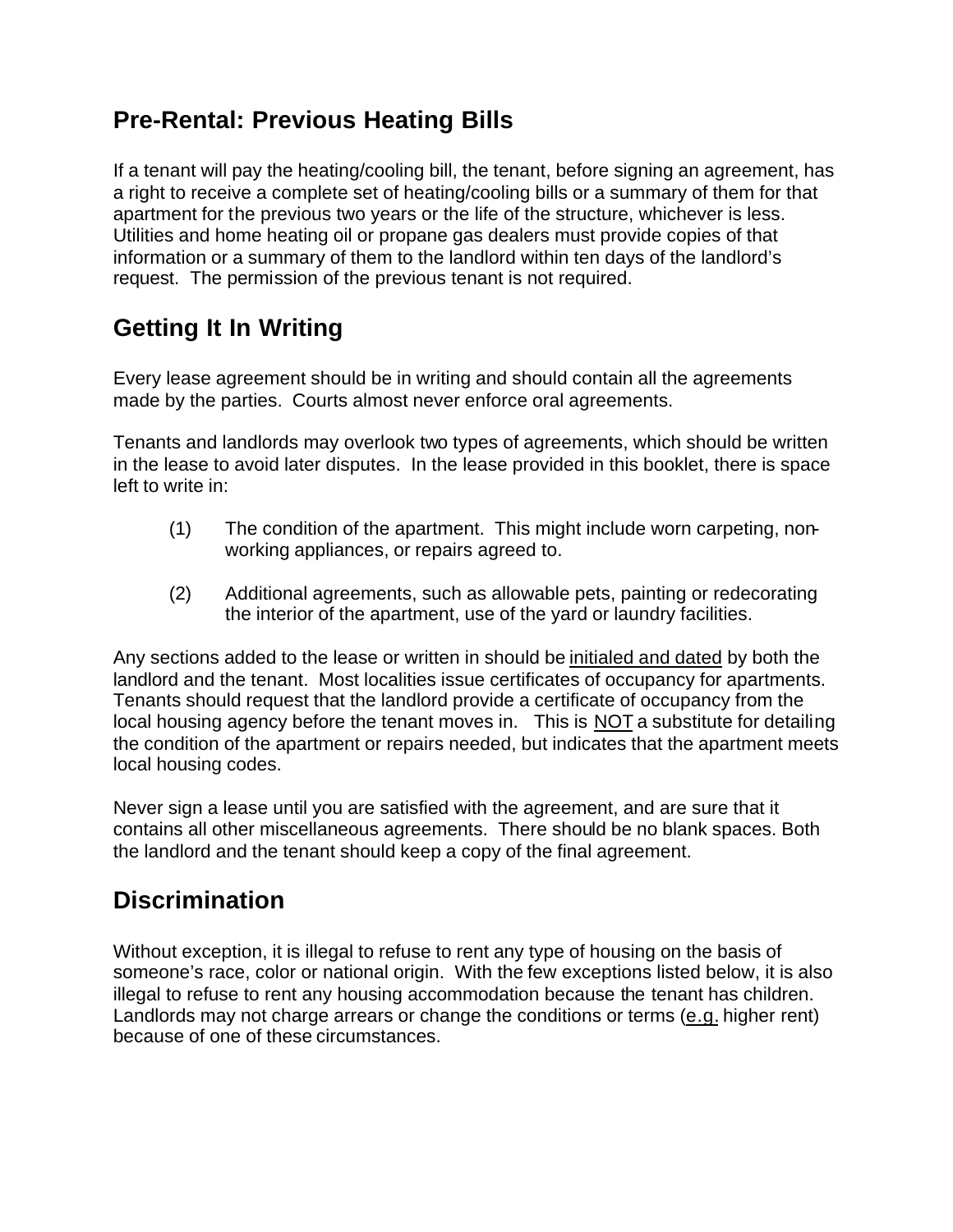Landlords may not:

- (1) require that tenants remain childless;
- (2) refuse to rent based upon a tenant's dog/cat if the tenant is legally blind, severely handicapped, or mute, unless a public health hazard develops.
- (3) restrict occupancy to the tenant's immediate family. One additional person and the children of both are permitted, provided the total number does not exceed local building ordinances and the housing is the primary residence of the tenants.

Landlords may:

- (1) refuse to rent to persons under the age of 18 because they cannot be held liable for any contract they sign.
- (2) refuse to rent the other half of a building or a room because of children, if the landlord or family of the landlord lives in the building;
- (3) restrict the rental of all rooms to persons of the same sex; and,
- (4) restrict residency to those 55 or older. If the housing is federally subsidized, children may also be prohibited.

Tenants who believe there may be a violation may seek damages and a court order requiring the landlord to pay costs as well as obey the law. Tenants discriminated against on the basis of race, color, creed, religion, national origin, sex, disability or marital status, should file a complaint with the New York State Division of Human Rights (718-741-8400; www.nysdhr.com) or see an attorney.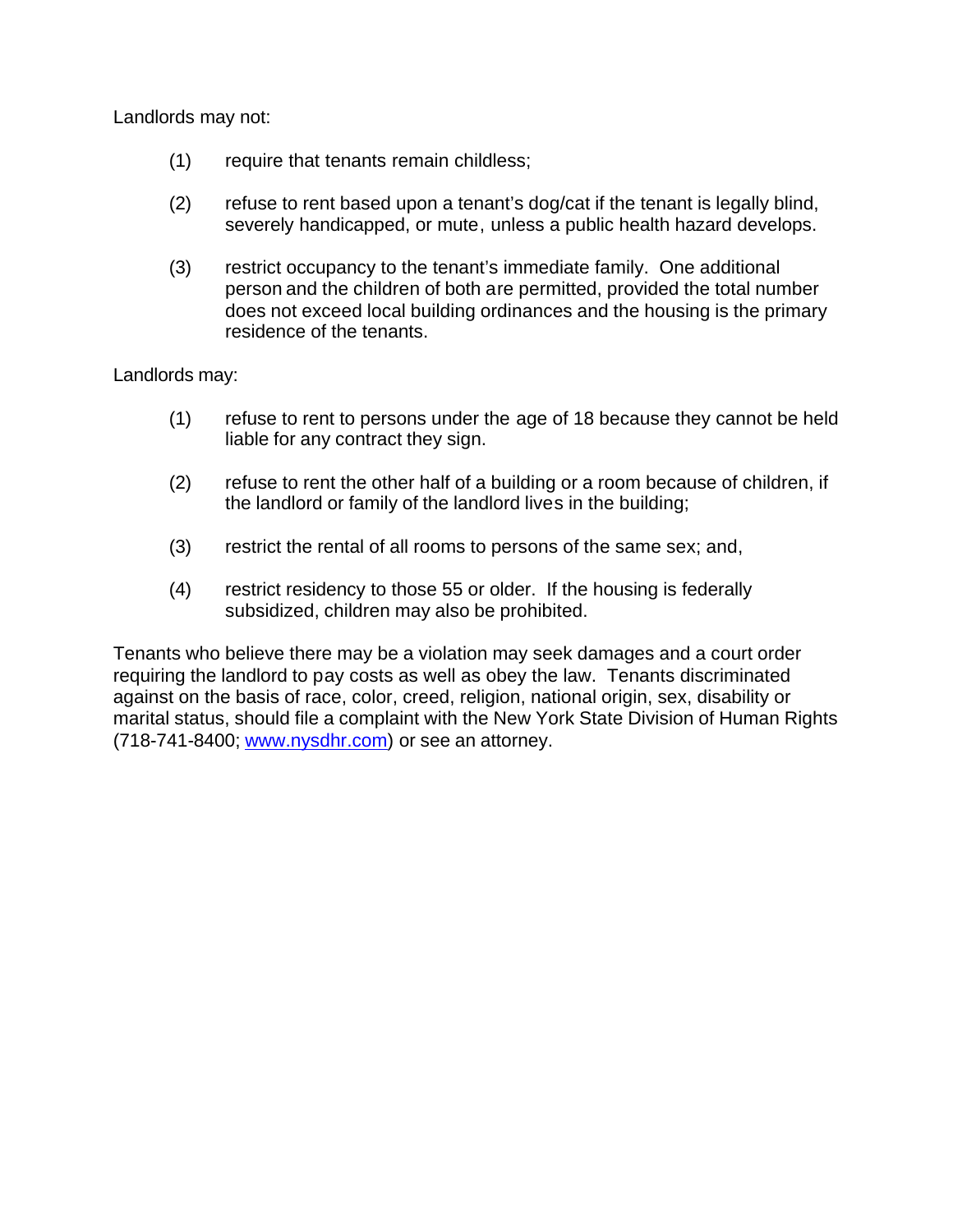# **MODEL RESIDENTIAL LEASE**

This lease contains required terms as well as suggested terms that you and your landlord may agree to include in your lease. Suggested terms are italicized.

|                                  | <b>LANDLORD</b><br><b>TENANT</b>                                                                                                                                                                           |
|----------------------------------|------------------------------------------------------------------------------------------------------------------------------------------------------------------------------------------------------------|
|                                  |                                                                                                                                                                                                            |
|                                  | Address _______________________________                                                                                                                                                                    |
|                                  | <b>MANAGING AGENT</b>                                                                                                                                                                                      |
|                                  | Name<br><u> 1980 - Johann John Stone, mars eta biztanleria (h. 1980).</u>                                                                                                                                  |
|                                  | Address<br><u> 1989 - Johann John Stone, mars et al. 1989 - John Stone, mars et al. 1989 - John Stone, mars et al. 1989 - Joh</u>                                                                          |
|                                  |                                                                                                                                                                                                            |
| <b>APARTMENT</b>                 | 1. The apartment number or floor is ______. The building is<br>located at<br><u> 1989 - Johann Stoff, amerikansk politiker (* 1908)</u>                                                                    |
| <b>LENGTH OF</b><br><b>LEASE</b> | 2. Landlord will rent this apartment to tenant from                                                                                                                                                        |
| <b>RENT</b>                      | will pay the rent on the ____ day of each month. If there are or will<br>be any additional charges in connection with living in this<br>apartment, they are described at the end of the lease. Rent should |

When the rent is paid, landlord will give tenant a written receipt.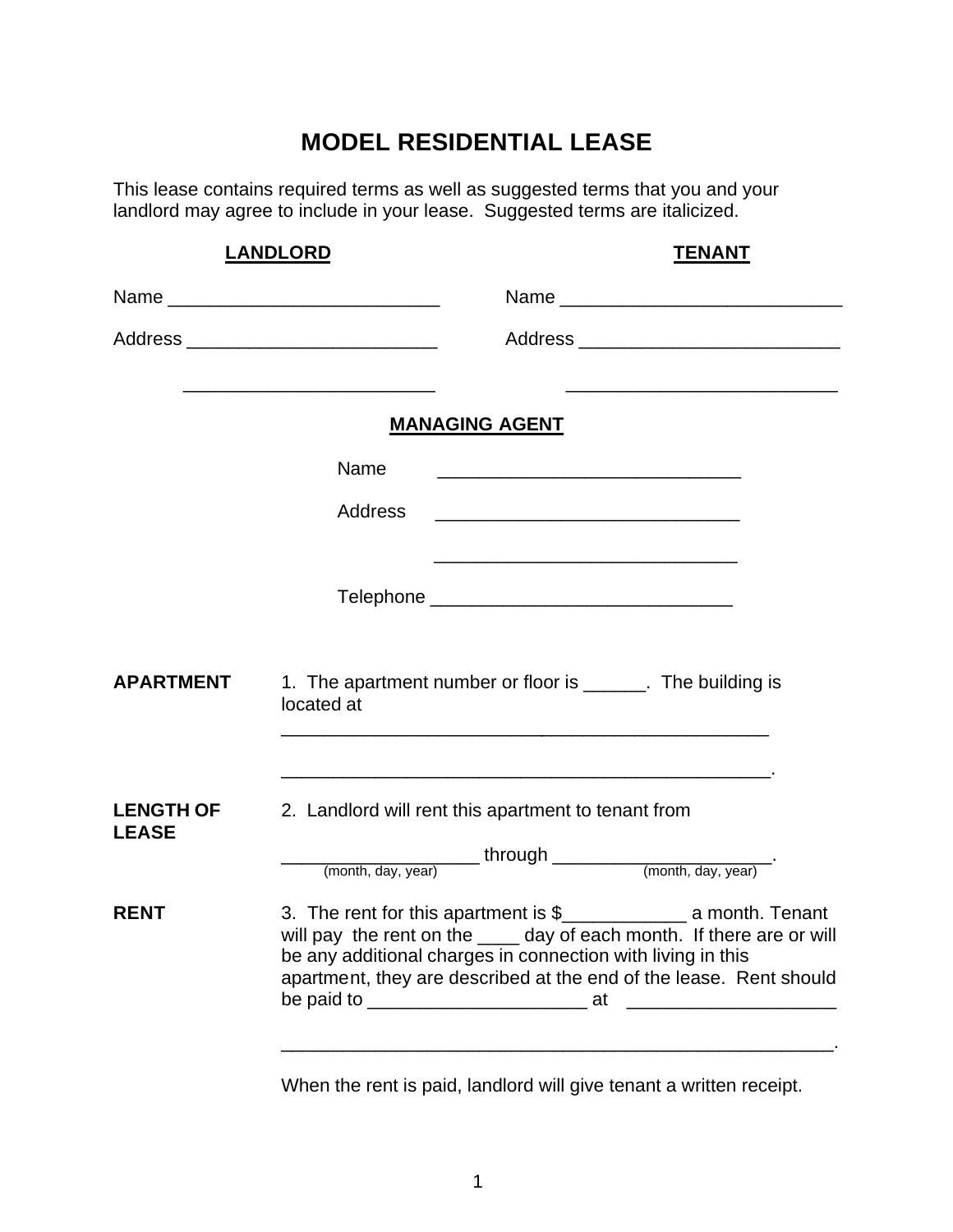**LATE FEES** *4. If the tenant pays more than ten days after the due date specified above, s/he will be charged a \$\_\_\_\_ late fee.*

**SECURITY** 5. *Tenant has paid landlord \$\_\_\_\_\_\_\_\_ as a security deposit. If a*  **DEPOSIT** deposit is required, landlord will hold the deposit until the end of the lease; the security deposit remains tenant's money. Landlord will keep the deposit separate from landlord's own money.

> *6. Landlord will put the security deposit in a bank account paying the normal rate of interest. Landlord may keep one percent of the interest a year for administrative costs; the rest of the interest will be paid to tenant each year. The security deposit is on deposit at the*

|        | (Name of Bank)   |       |
|--------|------------------|-------|
|        | (Street)         |       |
| (City) | (State)          | (Zip) |
|        | (Account Number) |       |

**RETURN OF** 7. Landlord will return the security deposit, plus any interest due to **SECURITY** tenant at the end of the lease if:

(a) tenant does not owe any rent; and,

(b) the apartment is in good condition except for normal wear and tear or damage not caused by tenant *or tenant's family and guests. If landlord deducts money from tenant's deposit, landlord will provide an itemized list of the items for which tenant is being charged*.

Landlord will return the deposit to tenant no more than 30 days after the lease ends. If ownership of the building is transferred, landlord agrees within five days of the transfer to turn over the deposit, plus any interest owed, to either (1) the tenant; or (2) the new owner who is taking control of the building. Landlord agrees that tenant will be notified by certified mail of the name and address of the new owner.

# **DEPOSIT**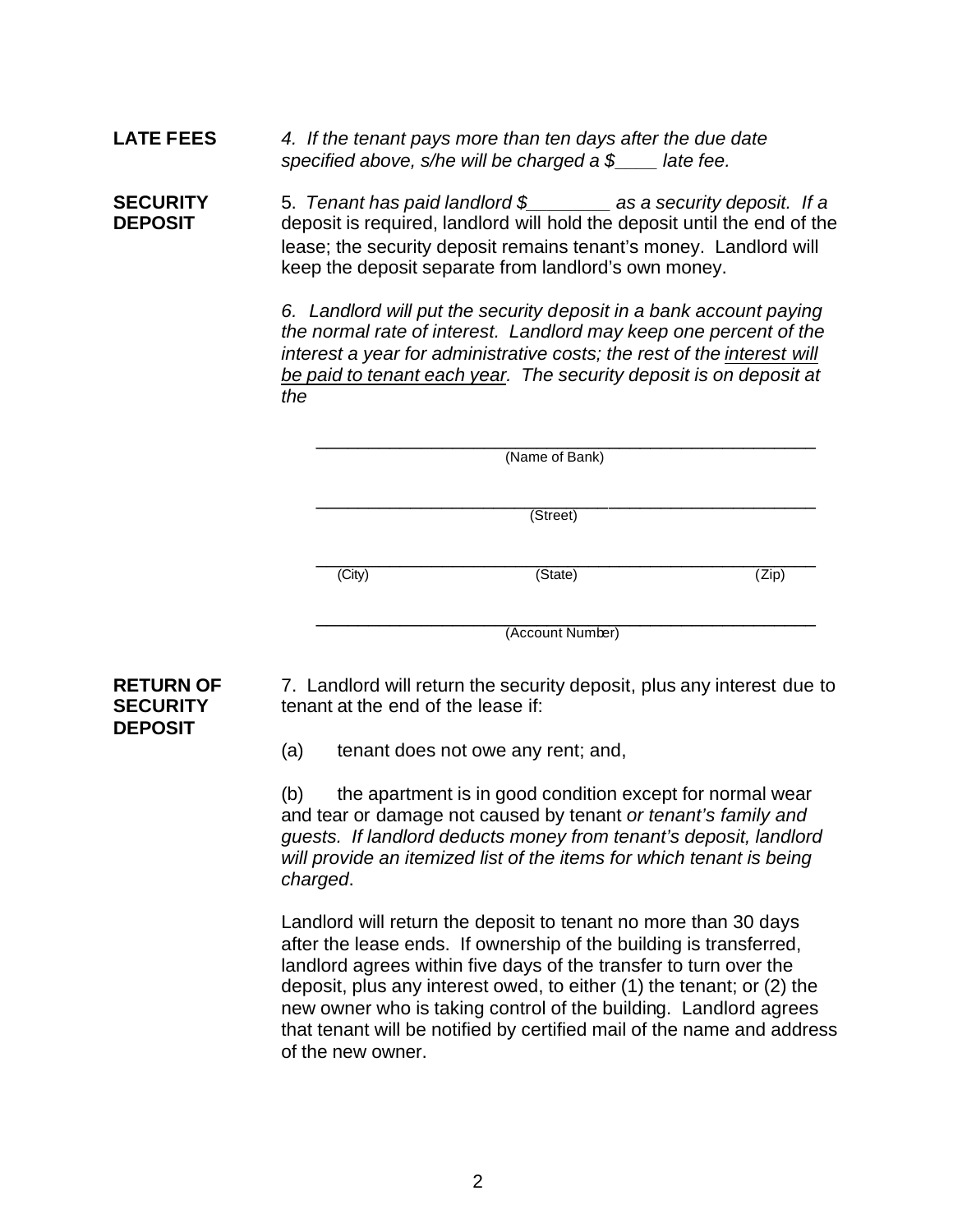| <b>MOVING IN</b> | 8. If the apartment is not ready to move into on the day the lease is<br>to begin (see paragraph #2 of this lease), the lease will begin with<br>the first day tenant moves in and the last day of the lease will<br>change so that the length of the lease will be the same as provided<br>in paragraph #2. If the apartment is not ready to move into when<br>the lease begins, tenant may cancel this lease at any time before<br>the apartment is ready and receive a full refund of money paid to<br>landlord, including the security deposit. |
|------------------|-----------------------------------------------------------------------------------------------------------------------------------------------------------------------------------------------------------------------------------------------------------------------------------------------------------------------------------------------------------------------------------------------------------------------------------------------------------------------------------------------------------------------------------------------------|
|                  |                                                                                                                                                                                                                                                                                                                                                                                                                                                                                                                                                     |

**USE OF THE** 9. Tenant agrees that the apartment will be used only to live in. **APARTMENT** Tenant may not use the apartment to conduct illegal activity. Tenant agrees not to damage the apartment, the building, the grounds or the common areas, or interfere with the rights of other tenants to live in their apartments in peace and quiet. Landlord agrees to do nothing, which would prevent or interfere with tenant's legal use of the apartment.

**WHEN THE** 10. When the lease ends, tenant agrees to return the apartment to **LEASE ENDS** the same condition it was in at the start of the lease, other than normal wear and tear, except for those items which were noted on inspection and described at the end of this lease. *Tenant will not be asked to pay for damage not caused by tenant, tenant's family or guests*.

**SERVICES** 11. Landlord will provide the following services: heat, hot and cold **PROVIDED BY** water, elevator services, air conditioning, gas and electricity LANDLORD (specify other services).

\_\_\_\_\_\_\_\_\_\_\_\_\_\_\_\_\_\_\_\_\_\_\_\_\_\_\_\_\_\_\_\_\_\_\_\_\_\_\_\_\_\_\_\_\_\_\_\_\_\_\_\_\_

\_\_\_\_\_\_\_\_\_\_\_\_\_\_\_\_\_\_\_\_\_\_\_\_\_\_\_\_\_\_\_\_\_\_\_\_\_\_\_\_\_\_\_\_\_\_\_\_\_\_\_\_\_

**HABITABILITY:** 12. Landlord promises that the apartment and building comply with **APARTMENT** applicable housing codes; are fit to live in; and not dangerous to **MUST BE FIT** life, health or safety of the occupants. Landlord will be held **TO LIVE IN** responsible if this promise is broken, even if it is not landlord's fault, unless the apartment or building becomes unfit to live in because of tenant's misconduct or that of tenant's family or guests. Landlord agrees to make all necessary repairs and take all necessary action to keep the apartment and building fit to live in and to meet all housing-code requirements.

**TENANT'S** 13. (a) If the landlord does not live up to the terms of this lease or **REMEDIES:** fails to provide any of the services which landlord agrees to LOSS OF provide, tenant may have the right not to pay part or all of the rent. **SERVICE**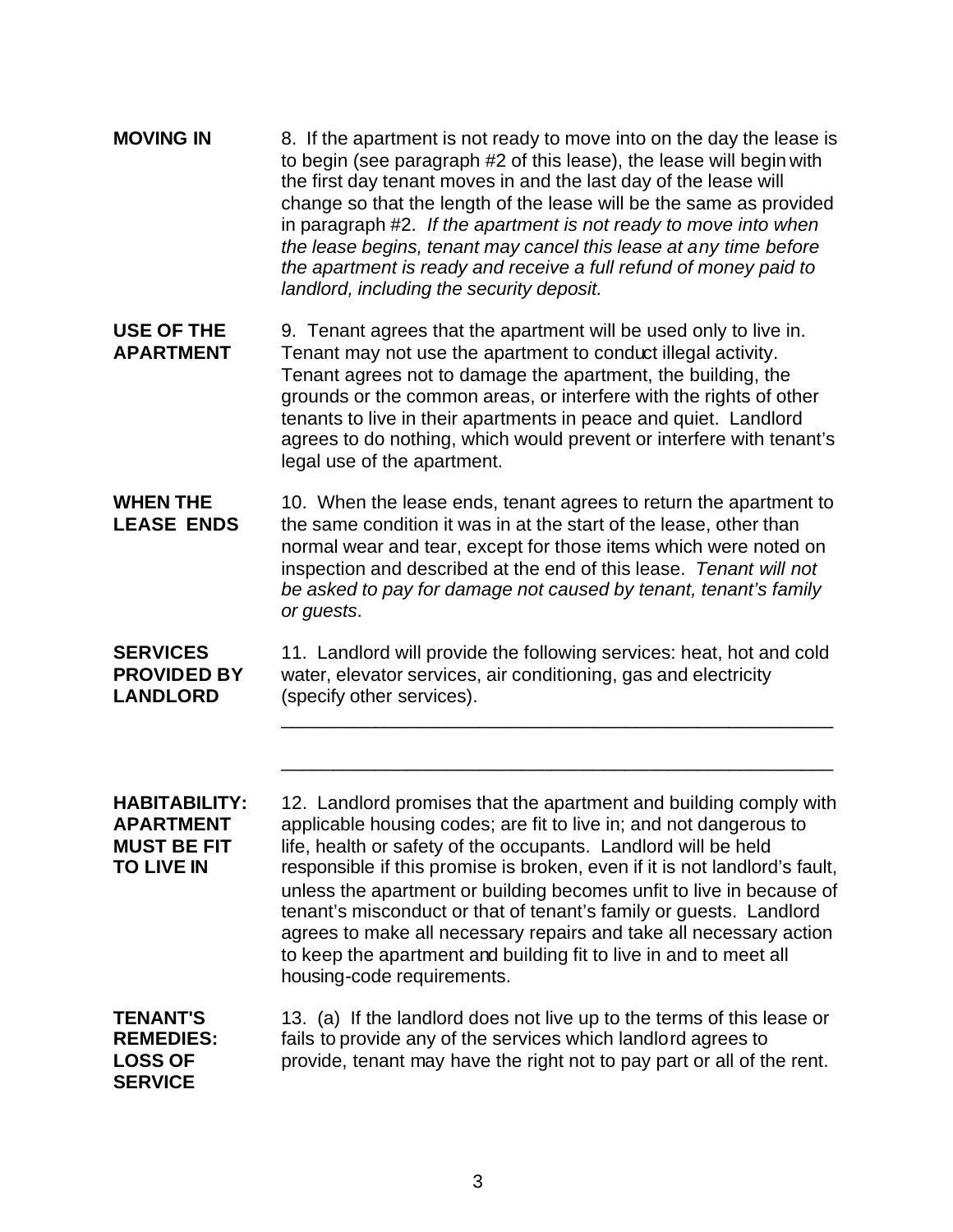(b) State law may give the tenant the right, in addition to other rights, to withhold rent and pay the supplier directly when the landlord fails to provide water, electricity or gas to the building's common areas or to the entire building, or when the landlord fails to provide fuel, causing the loss of wintertime heat in the building. Tenant will substantially comply with the proper legal procedures before paying the rent to the utility company or oil dealer to continue utility service or heat.

**SERIOUS** 14. If the apartment is so damaged by fire or other event, not the **DAMAGE TO** fault of the tenant, that it cannot be lived in, and because of the **THE APARTMENT** damage, tenant moves out, tenant will not be liable for rent from the day of the damage and tenant may cancel the lease on three days notice. *If the apartment is damaged so that certain rooms cannot be and are not used, tenant will pay a proportionate amount of the rent from the day of the damage. If the lease is not cancelled or only a portion of the apartment is damaged, landlord will make all necessary repairs to make the apartment fit to live in within 30 days. Tenant will begin paying full rent when the apartment is repaired and returned to a livable condition*.

**LANDLORD** 15. Except for emergencies, landlord may enter apartment only **ENTRY INTO** during reasonable hours and after advance notice.

# **APARTMENT**

**LOCKS** *16. Tenant may install an extra lock on any entrance door to tenant's apartment. Tenant agrees to provide landlord with a copy of the key to all extra locks.*

#### **BUILDING** 17. Once informed, tenant agrees to obey all reasonable building **RULES** rules.

**SUBLETTING** *18. Tenant has the right to sublet the apartment with the written permission of the landlord. Landlord agrees not to deny permission unreasonably. Unreasonable denial will be deemed consent. Tenant will inform landlord of the tenant's intention to sublet by certified mail and include the name, home and business address of proposed sublessee. Landlord will ask for any additional information needed to make a decision within ten days and provide a notice of his/her consent or the reasons for his/her denial within 40 days from tenant's notification of intention*.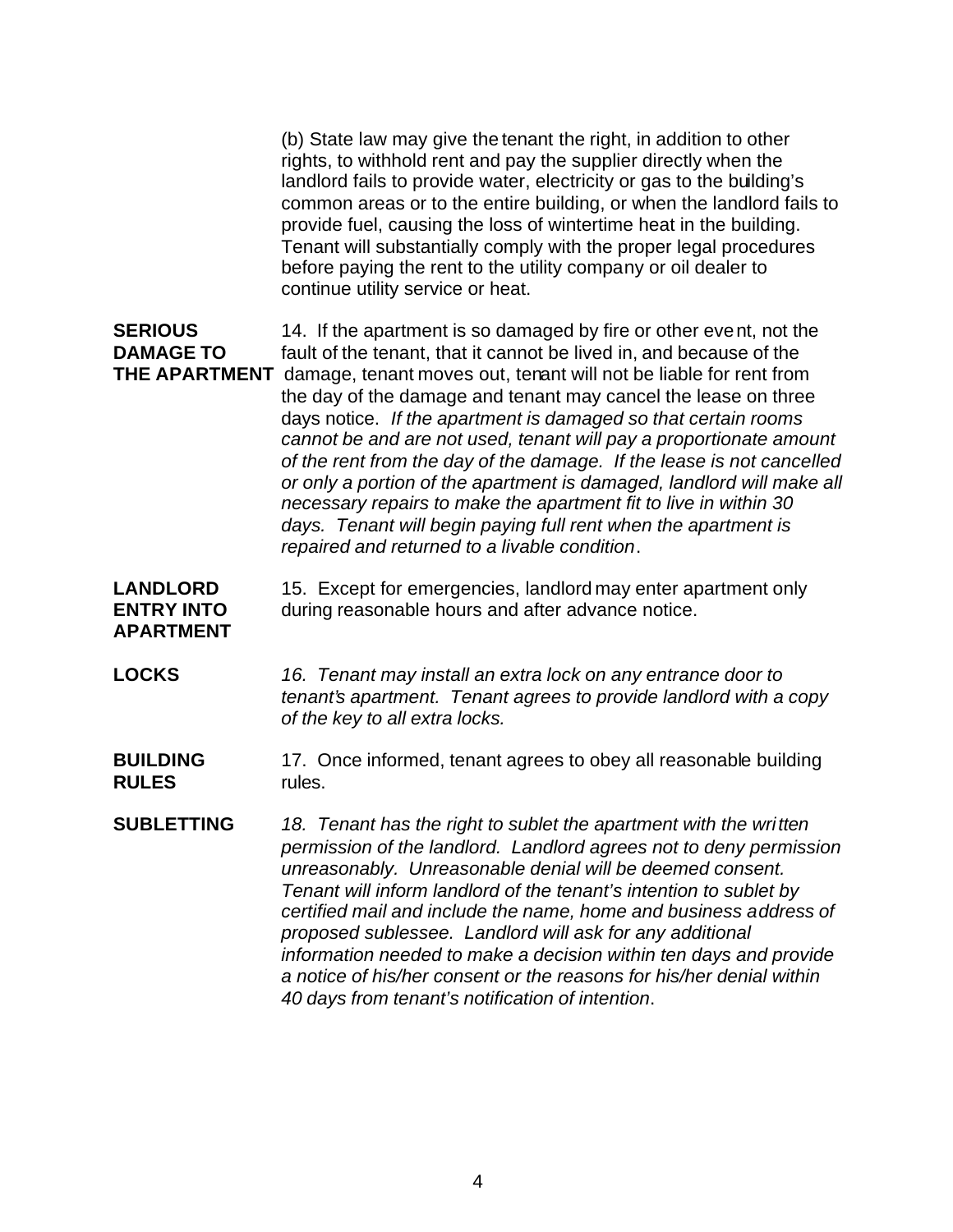**ORGANIZATION**

**NO EVICTION** 19. Tenant has the right to bring a court action or to take a good **FOR GOOD-** faith complaint to any government agency for landlord's failure to **FAITH** obey any law or regulation concerning the apartment or any term of **COMPLAINT/** the lease, and to join or organize a tenant's association. Landlord **TENANT'S** agrees not to change the terms of the tenancy or interfere in any **RIGHT TO JOIN** way, evict tenant or refuse to renew tenant's lease simply because **A TENANTS'** of tenant's action under this paragraph.

**TERMINATING** 20. *If tenant does not live up to the terms of the lease, the landlord* **THE LEASE** *will do the following: (a) Send tenant a written notice demanding that tenant live up to the terms of the lease within ten days. (b) If tenant does not comply within that time, landlord will send tenant a second written notice that the lease will end within 30 days after the second notice is mailed to tenant. On that day, the lease term automatically ends and tenant will leave the apartment and return the keys to landlord*. Landlord has the right to bring a court action if tenant does not pay the rent, fails to cure a substantial violation of the lease, commits a continuing nuisance or does not leave the apartment at the end of the lease. Tenant will be given prior notice of the court hearing. Landlord will not force tenant out by either removing tenant's possessions or changing the lock on tenant's door, or in any other way.

**FORMS OF** 21. (a) Notice to tenant*.* Unless otherwise required in this lease or **NOTICE** by law, any notice from landlord to tenant will be considered delivered if it is (1) in writing; (2) signed by or in the name of landlord or landlord's agent; and (3) addressed to tenant at the apartment and delivered to tenant personally or sent by regular mail to tenant at the apartment.

> (b) Notice to landlord*.* Unless otherwise required in this lease or by law, tenant will give all required notices to landlord in writing, delivered personally or sent by regular mail to landlord at the address noted on page one of this lease.

**AT TIME LEASE**  WAS SIGNED

**CONDITION** 22. Apartment defects and necessary repairs, other charges and **OF** other agreements are listed below. (Tenant and landlord must **APARTMENT** initial and date all hand-written additions.)

\_\_\_\_\_\_\_\_\_\_\_\_\_\_\_\_\_\_\_\_\_\_\_\_\_\_\_\_\_\_\_\_\_\_\_\_\_\_\_\_\_\_\_\_\_\_\_\_\_\_\_\_\_

\_\_\_\_\_\_\_\_\_\_\_\_\_\_\_\_\_\_\_\_\_\_\_\_\_\_\_\_\_\_\_\_\_\_\_\_\_\_\_\_\_\_\_\_\_\_\_\_\_\_\_\_\_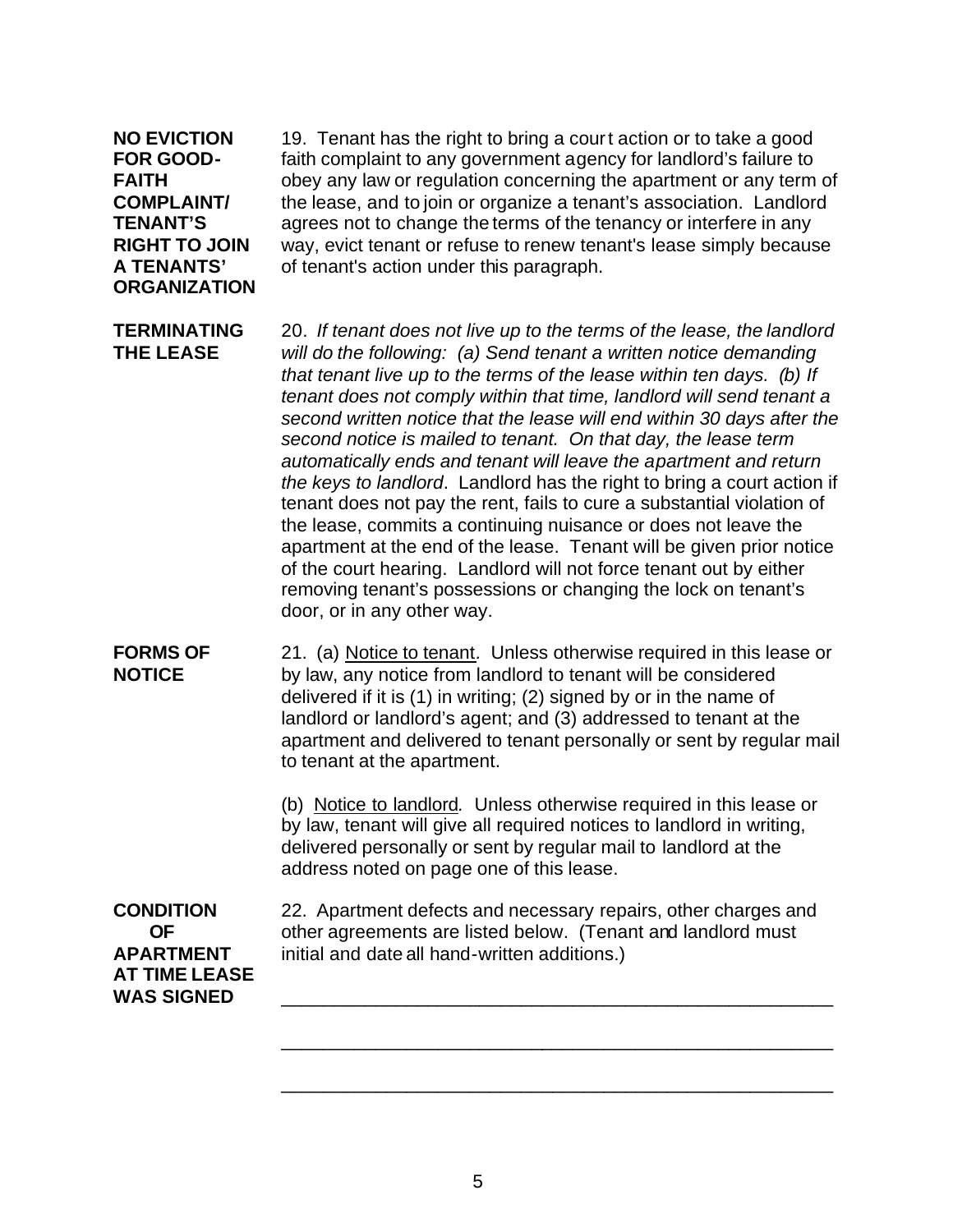| <b>WORK TO</b><br><b>BE DONE BY</b><br><b>LANDLORD</b>                  |                                                             |         |                                                                                                                                   |
|-------------------------------------------------------------------------|-------------------------------------------------------------|---------|-----------------------------------------------------------------------------------------------------------------------------------|
| <b>APARTMENT</b><br><b>WHICH WILL</b><br><b>REMAIN</b><br><b>BY THE</b> | <b>CONDITION OF</b><br><b>UNCHANGED</b><br><b>AGREEMENT</b> |         | (may not include unhealthy or unsafe conditions)                                                                                  |
| <b>OTHER</b>                                                            | <b>AGREEMENTS</b>                                           |         |                                                                                                                                   |
| <b>OTHER</b><br><b>CHARGES</b>                                          |                                                             |         |                                                                                                                                   |
|                                                                         | <b>SIGNATURES</b>                                           | tenant. | The tenant and landlord have each received identical copies of the<br>lease, with each copy signed and dated by both landlord and |
|                                                                         | (date)                                                      |         | (tenant)                                                                                                                          |
|                                                                         | (date)                                                      |         | (tenant)                                                                                                                          |
|                                                                         | (date)                                                      |         | $\overline{(\text{landlord})}$                                                                                                    |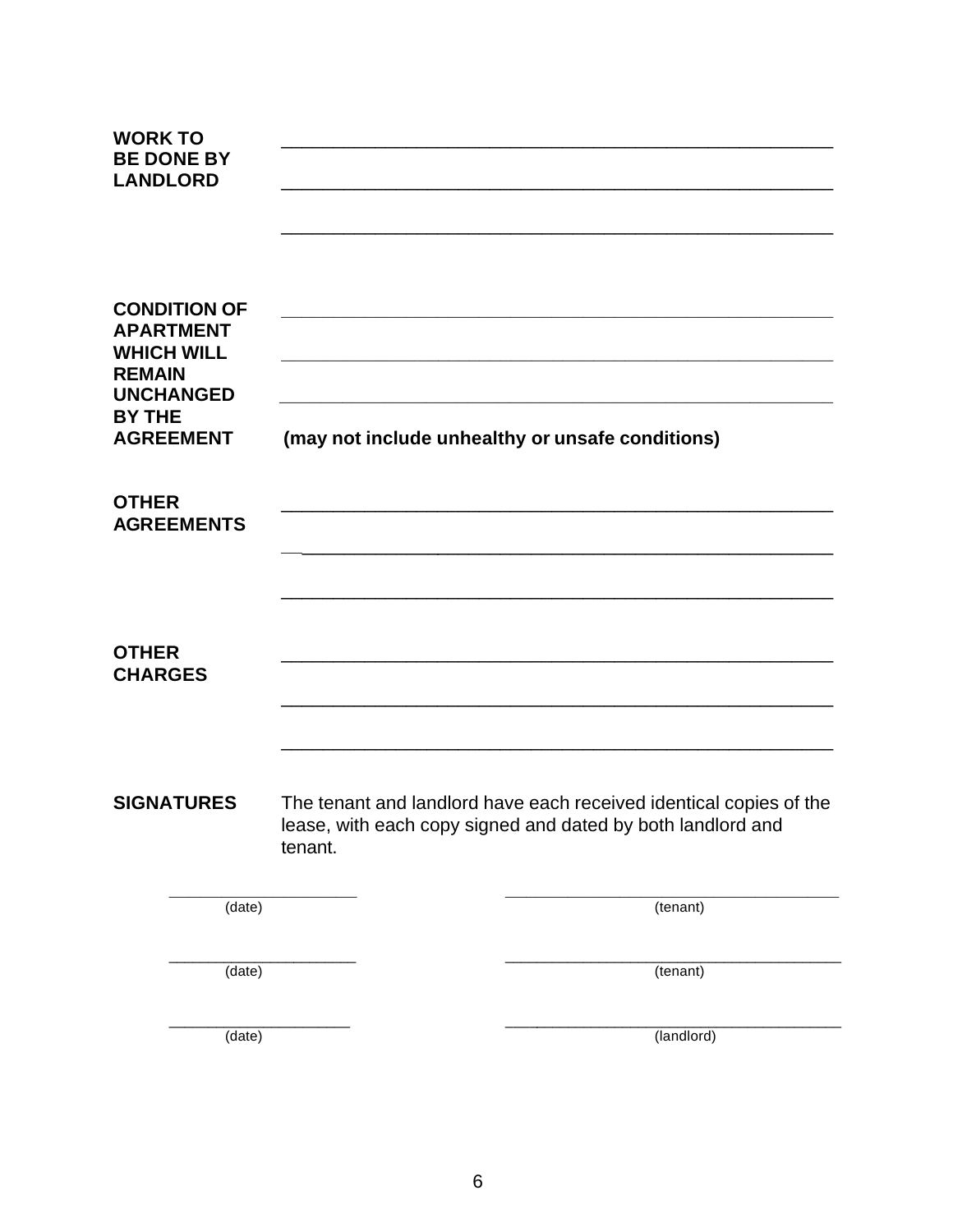# **EXPLANATION OF TERMS**

### **BASICS**

1. Location: Note the apartment number and/or floor to be rented here.

2. Term: List the beginning and ending dates. Describe any right to renew the lease on the last page. Remember that an oral agreement to rent for longer than one year cannot be enforced in court.

3. Monthly Charges: State the monthly rental and the date payment is due here. The landlord must give the tenant a receipt for rent paid in any form. If the landlord intends to charge additional amounts, state these separately on the last page of the lease and initial and date the agreement. For instance, the landlord may charge a proportionate amount of the heating bill to the tenant. State separately the calculation of the tenant's fair share and the date that payment is due.

4. Late Fees: The lease may include a late fee. The law does not require one but, if there is a late payment charge, it must be separately stated in the body of the lease. Late fees should be no more than a reasonable estimate of the landlord's damages caused by late payment.

### **SECURITY DEPOSITS**

5. Payment of Security Deposits: The landlord may request that the tenant pay a security deposit before the tenant moves in. The deposit remains the tenant's money and must be kept in a separate account from the landlord's own money. The law does not limit the amount of the deposit, except for New York City rent stabilized apartments, for which only one month's rent may be requested as a deposit.

If the apartment is in a building with five or fewer units, the law does not require the landlord to keep the security deposit in a bank. If, nevertheless, the deposit is put into a bank account, the tenant must be told which bank and where it is located.

If the landlord asks the tenant to pay a month's rent in advance, the same rules apply. The law treats rent advances in the same way it treats deposits. There are no legal limits on how much advance rent landlords may require. The tenant and the landlord negotiate the amount of advance rent, if any, required.

6. Interest on Security Deposits: The lease may require that the landlord put the deposit into a bank account which pays the normal rate of interest. The word "normal" customarily means "routinely available." The landlord must tell the tenant the name and address of the bank. The lease may require that the landlord pay interest annually.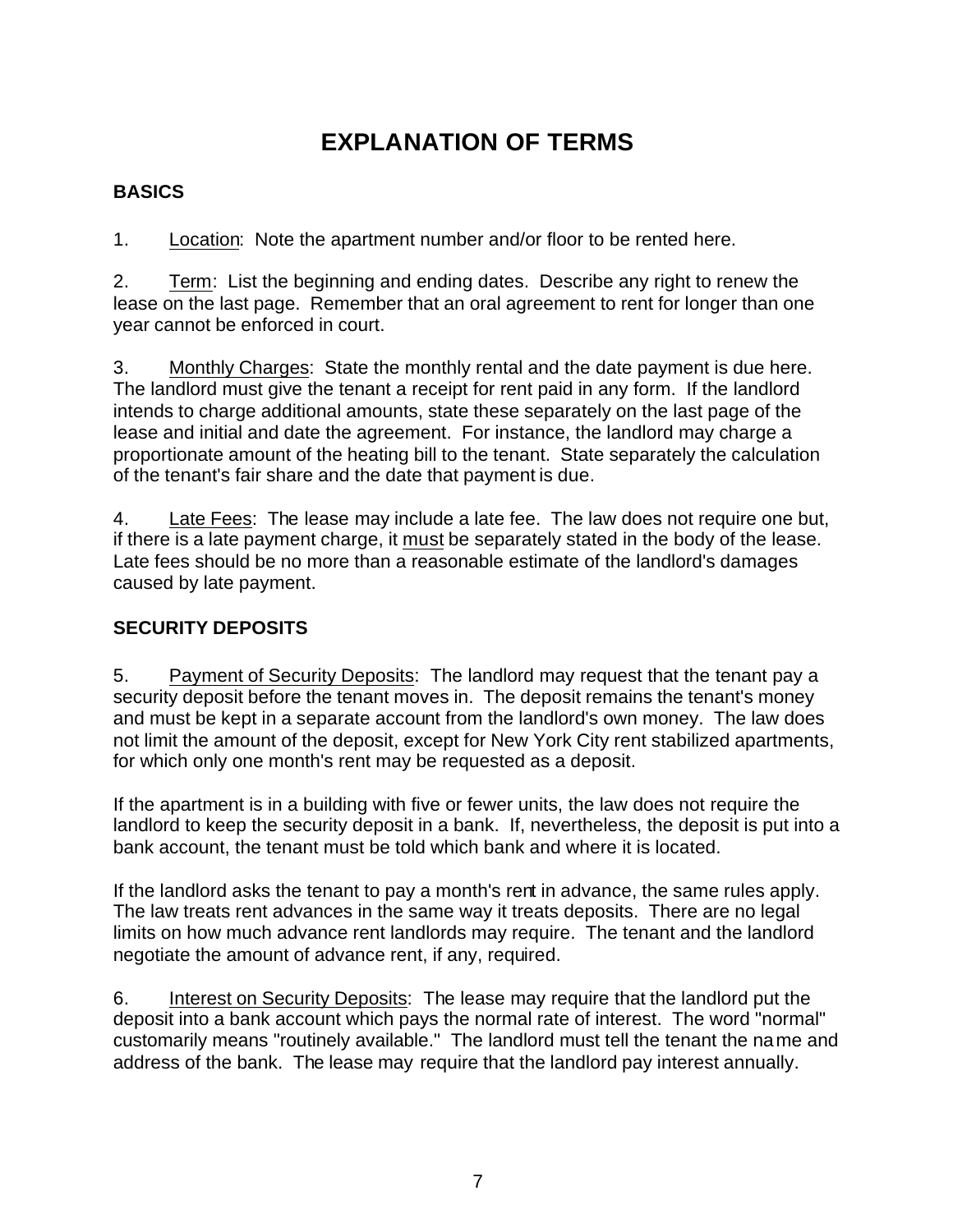However, the tenant may agree to have the interest paid at the end of the lease term. If the apartment is in a building of six or more units, the landlord must by law, open a separate bank account, notify tenant and pay interest on the deposit. If tenant's apartment is in a building with five or fewer units and the landlord deposits the security in an interest-bearing bank account, the interest belongs to the tenant.

In all cases, the landlord may keep one percent for administrative expenses.

7. Return of Security Deposits: At the end of the lease term, identified in paragraph two, the landlord should return the deposit and any remaining interest unless the tenant owes rent or has damaged the apartment. The landlord may ask the tenant to pay for damages to the apartment caused by tenant's family or guests, but the landlord cannot ask for payment for repairs or cleaning made necessary by normal wear and tear, like routine rug cleaning or painting. If all of the money is not returned, this lease requires the landlord to provide a list of the items being charged against the tenant's deposit.

With or without a lease, the landlord must return the deposit within a reasonable time after the end of the lease term. The law does not require an itemized list of damages.

If the tenant disputes the amount of deposit the landlord is keeping or the landlord has not returned the deposit within the time given in the lease, or if no deadline is specified within a reasonable time, the tenant may sue in Small Claims court for return of the disputed amount.

By law, when the building is sold or the owner no longer controls the building, all deposits must either be returned to the tenants or given to the new owner. The landlord must notify the tenants if the deposit is turned over to a new owner or to the person who will be in control of the building.

#### **MOVING IN AND USE OF APARTMENT**

8. Moving In: The lease may allow the tenant to cancel the agreement and get his or her deposit back if the apartment is not ready on the first day of the lease term given in paragraph two. If the tenant chooses to wait until the apartment is ready, the last day of the lease changes so that the length of the lease, from the day s/he moved in, remains the same.

If there is no lease or the lease does not say anything about moving in, the law allows the tenant to cancel if the apartment is not ready to occupy on the first day of the term. However, if the lease does not allow the tenant to cancel and get the deposit back, the lease agreement controls.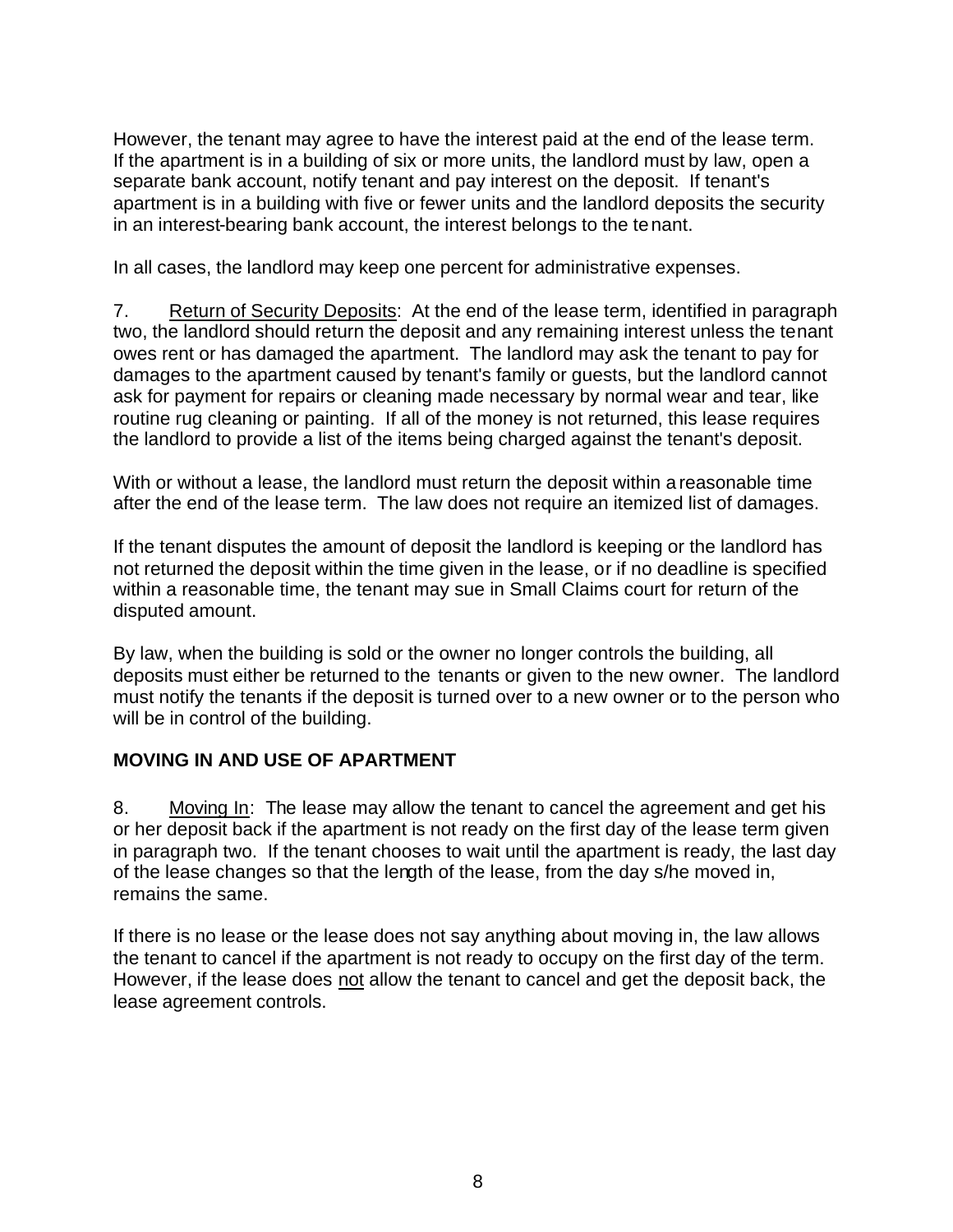9. Use of the Apartment: Many zoning ordinances prohibit the use of residential property for business purposes. If the tenant and the landlord agree to a business within the apartment, the tenant must comply with local zoning ordinances. The permissible business activity should be written on the last page of the lease. Illegal activity may void the lease and permit the landlord to retake the apartment.

### **END OF LEASE**

10. When the Lease Ends: Unless renewed by the landlord, the lease terminates on its ending date. No notice of intent to end the lease is necessary.

However, if the lease contains an automatic renewal clause stating it will be renewed unless the tenant gives notice, the landlord must remind the tenant of the need for notice at least 15 days, but not more than 30 days, before such notice is required. The landlord does not need to provide any notice that s/he does not intend to renew the lease. Similarly, the tenant does not need to notify the landlord that s/he will be moving out at the end of the lease term.

If the tenant stays on after the lease expires and the landlord continues to accept rent, a month-to-month tenancy is established. See the discussion in the section titled, "Rights Without a Lease …" for a discussion of how these tenancies are ended.

#### **LANDLORD RESPONSIBILITIES - HABITABILITY - TENANT REMEDIES**

11. Services Provided by Landlord: The landlord indicates here which services are offered at no extra charge. The landlord must provide heat or heating equipment in good working order and running water. Any service which carries an extra charge must be explained on the last page of this model lease.

In New York City, a landlord who has agreed to pay for heat must maintain the daytime temperature during the heating season, October 1 through May 31, at 68 degrees (F) when the outside temperature falls to 55 degrees (F) or below. The nighttime temperature cannot fall below 55 degrees (F) when the outside temperature is 40 degrees (F) or below. Landlords of dwellings with three or more units must maintain daytime temperature of 68 degrees (F) during this period. Local laws may require other landlords to maintain similar temperatures.

Any clause in a lease which exempts the landlord from responsibility for injuries to persons or property because of his or her negligence (or that of his or her employees) is void and will not be enforced.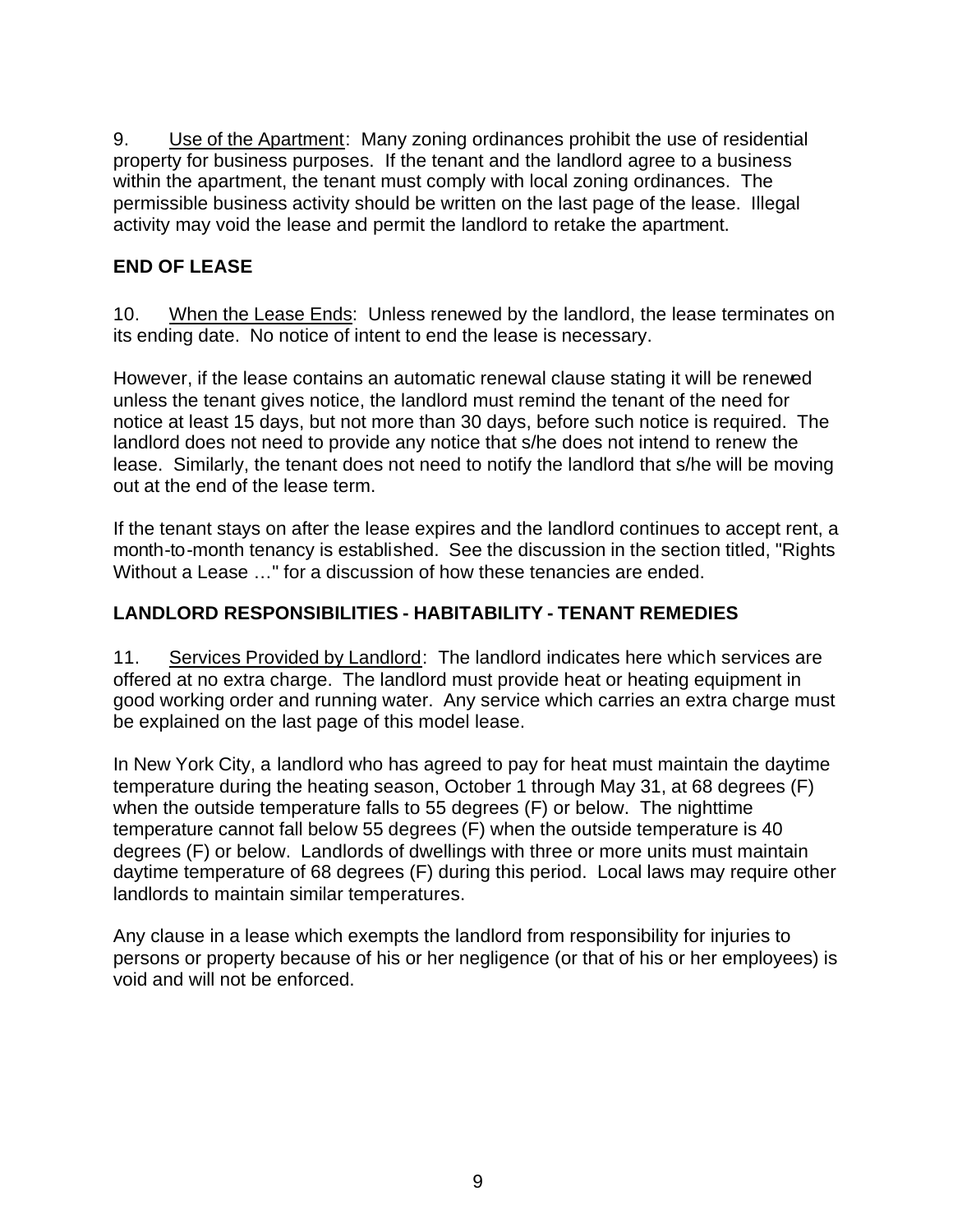12. Apartment Must Be Fit to Live In: In every residential rental agreement, the house or apartment must be fit to live in and free of conditions which would make the apartment or landlord-supplied services unusable, so that tenants and their guests will not be faced with conditions which are dangerous, unhealthy or unsafe. This promise is known as the *warranty of habitability* and exists whether or not there is a lease and regardless of what the lease says on this subject.

This warranty obligates the landlord to repair conditions, which violate this promise, such as insect or rodent infestation, insufficient heat, nonworking plumbing or sanitation facilities or dangerous electrical outlets or wires. It also covers problems caused by employee work stoppages, acts of third parties or natural disasters. However, landlords who use due diligence to correct a problem will not be held liable for monetary damages caused by a strike or labor dispute. Rather, s/he will be required to pass through any net savings realized because of this dispute.

13. (a) Tenant Remedies: The lease restates the law on a tenant's right to withhold rent. A tenant should always bring problems to the landlord first. If the landlord can't remedy a problem, a tenant should not withhold rent without first consulting an attorney, as the obligation to pay rent will continue unless the condition of the apartment makes it uninhabitable. Then a court may order the rent lowered to reflect a difference between the promised condition of the apartment and its actual condition.

For dwellings with three or more units, there are laws requiring landlords to keep the building and the yard in good repair. These responsibilities are much the same as those described in the previous discussion about the warranty of habitability. Landlords must keep the electrical, plumbing and heating system in working order; maintain any appliances they install; and keep the apartment walls and ceilings clean and painted. Local municipal housing departments enforce these laws by imposing fines or possible jail terms on landlords who fail to keep up their property. Code enforcement should be contacted whenever a landlord fails to provide water, heat, lights, power or other promised service, or fails to perform needed repairs. Their official certification that a violation exists is important if the tenant ends up in court. If the landlord's failure to provide service is willful, they may institute criminal action. Other remedies are also available when landlords fail to provide a livable apartment or supply necessary services.

Certain violations have been determined as rent impairing violations, and include the failure to maintain the premises in good repair -- clean and free from vermin, rodents, filth and garbage. Tenants living in most cities or in any town or village should report these violations to the local building department which will oversee the correction of the violation or the filing of a plan to correct the violation.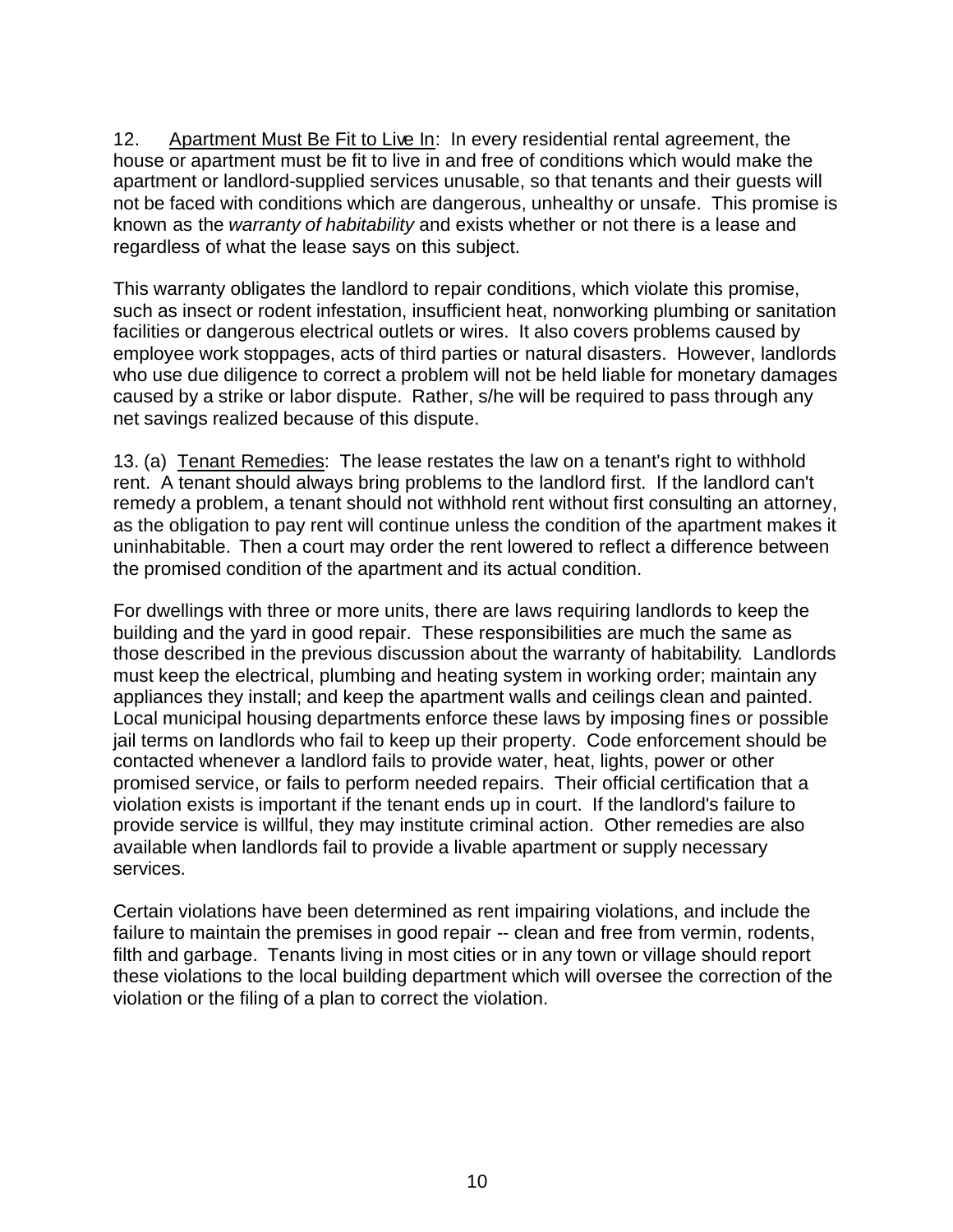If the violation has not been corrected six months after the local department has notified the landlord about it, or six months after the code enforcement department has approved plans for its correction, tenants may then be lawfully entitled to withhold all their rent and pay it to the court to hold until the end of the proceeding. As in any action to withhold rent, an attorney should be consulted. Rent voluntarily paid to the landlord during this period of time may not be recoverable.

Under the Real Property Actions and Procedures Law, tenants residing in dwellings in New York City or Nassau, Suffolk, Rockland or Westchester counties who are faced with conditions which make their apartments, or the building as a whole, unlivable, may apply for a court order under which their rent will be deposited with the court for use in remedying the situation. This procedure, known as a "Seven-A Proceeding," is available when there is a lack of heat, running water, light or electricity, sewage disposal facilities or other condition which is dangerous to life, health and safety. Grounds also include harassment by the landlord or his or her agents, or continued loss of services.

When landlords have failed to provide promised services or an apartment fit to live in, courts have compensated tenants for damages caused by the condition and allowed them to reduce the rent they pay for the period of time the condition exists. However, many lease clauses appear to preclude the tenant from pursuing relief when services which the landlord is supposed to provide are reduced or stopped altogether. For instance, a lease may state:

> *"… stopping or reducing of services will not be reason for Tenant to stop paying rent, to make a money claim or to claim eviction."*

This lease section would not prevent the tenant from asking for and/or receiving court awarded rent reductions if the landlord breaches the lease. It should not deter a tenant from withholding rent after s/he has sought legal advice.

Similarly, a lease may seem to eliminate certain procedural rights normally available for the tenant if services become reduced or the apartment becomes unlivable. For example, a lease may require that a tenant give up any right to bring a counterclaim or other legal action against the landlord. Even if there is such a clause, a tenant has the right to raise the defense of unlivable conditions in response to a landlord's eviction action. An attorney should be contacted. The CPB model lease does not contain these clauses.

13. (b) Loss of Service: Even if not mentioned in the lease, if the landlord pays for water, power or gas service, a tenant has the legal right to pay a utility to continue service or, if the tenant's apartment is in a building with three or more apartments, to buy oil. This legal right cannot be given up. If the landlord is required to pay the utility bills and does not, the utility company must post a notice in the hallway of a building which contains two or more dwelling units explaining how tenants can pay the bill before the utility shuts off gas or electric service. Tenants should pay the utility directly and ask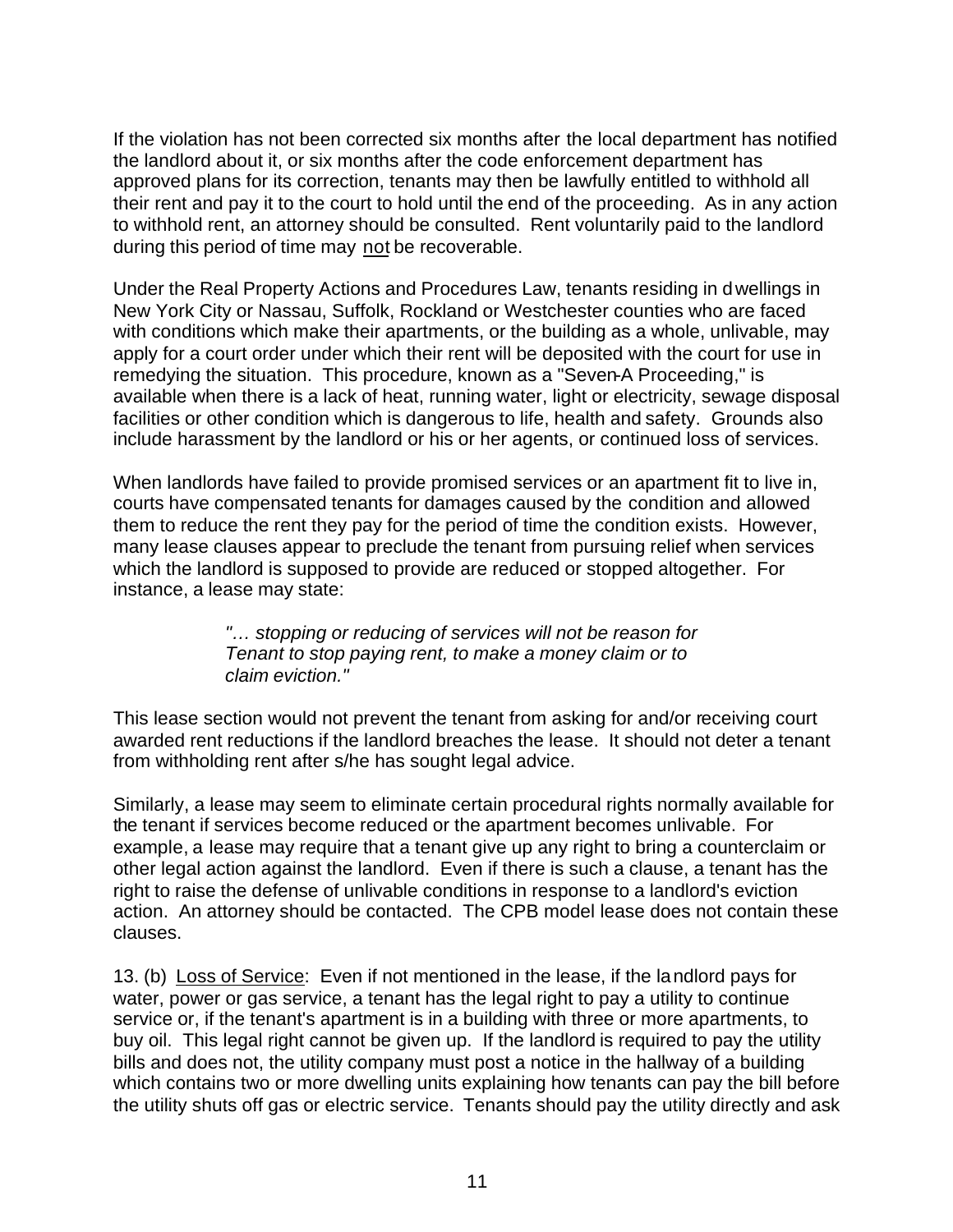for and keep a receipt. If tenants have any questions, they should call the New York State Public Service Commission (PSC) Hot Line at 1-800-342-3377, or the utility company, which posted the notice. If it is an emergency, dial 1-800-342-3355.

Tenants who find that their building is without heat because their landlord, who agreed to provide heat, has let the oil supply run out, may be able to purchase oil with their rent money. State law permits tenants who live in buildings containing three or more apartments to buy oil with the rent money if, between October 1 and May 31, the building's heat goes off because there is no oil and the outside temperature is 55 degrees (F) or less at some time between 6 a.m. and 10 p.m.

Tenants choosing to withhold rent to pay for oil will have to comply substantially with the following procedures.

- 1. If the landlord has posted his or her name or that of his or her agent and the phone number of the fuel supplier, tenants must make reasonable efforts to contact the owner or the owner's agent about the lack of oil and to make reasonable efforts to have the normal fuel supplier deliver the oil.
- 2. If the regular fuel supplier will not deliver, or there is no posting as described above, then the tenants must get oil delivery from a fuel supplier regularly engaged in that business at a price within the range of prices listed by the local housing code enforcement agency.
- 3. The tenants must get a receipt from the fuel supplier with the following information:
	- (a) the name of the person(s) who requested the delivery;
	- (b) the date, time and place to which delivery was made;
	- (c) the amount, grade and price of the oil delivered;
	- (d) a certification that the usable fuel supply, before delivery, was exhausted;
	- (e) the charge, if any, for refiring the burner; and,
	- (f) the names of people who paid and the amounts paid.

If water is about to be discontinued to a building with three or more units because the landlord failed to pay the bill, and water is provided by a private company rather than a municipal one, the company must post notice of its intent to shut off the water. Tenants have the right to use their rent to pay the bill. Questions should be addressed to the PSC at 1-800-342-3377, or the water company. Municipally-owned water companies do not come under the control of the PSC and problems must be resolved either with the local official or by contacting an attorney.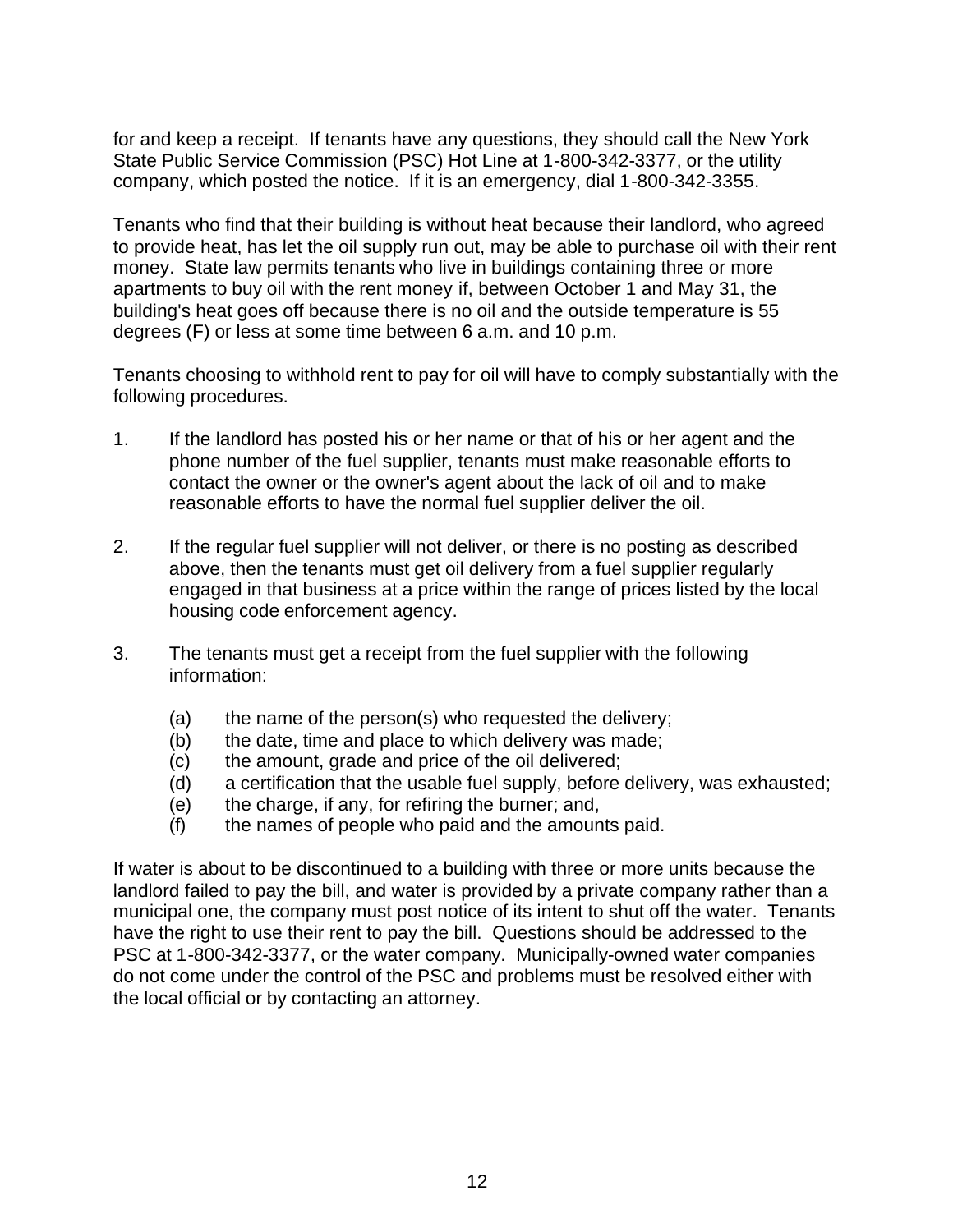14. Serious Damage to the Apartment or Building: If fire or some other damage makes the apartment unfit to live in, the lease may allow the tenant to cancel the agreement on three days notice. Tenant's liability for rent ends on the day the damage occurred. If the tenant does not cancel, the lease requires the landlord to repair the apartment within 30 days.

If the apartment is substantially damaged, but only some rooms are unusable, the lease may provide that the tenant's rent will be reduced until the apartment is again completely livable. The new rent can be determined by multiplying the full rent by this fraction: the number of usable rooms over the total number of rooms. If this paragraph in the model lease is modified, the language of the lease controls a tenant's right to cancel.

Without this protection, the law allows the tenant to cancel the lease only if the entire apartment becomes unlivable because of fire or other damage. The damage must not be the fault of the tenant and the tenant must move out completely. No rent is due after the tenant cancels the lease and leaves.

15. Landlord entry into apartment: In essence, the law requires that tenants must allow the landlord to come into the apartment, but only on reasonable notice and during reasonable hours. The landlord may enter in an emergency, but may not use entry to harass the tenant.

16. Locks: The lease may require the landlord to allow a tenant to install extra locks as long as the tenant gives the landlord keys to the locks. Tenants living in a building other than public housing with three or more apartments, in cities of over 400,000, have this right by state law. Local ordinances in towns and villages may also provide this right.

17. Building Rules: This is self-explanatory.

#### **TENANTS' RIGHTS**

18. Subletting: The lease may allow tenants to sublet their apartments or cancel their leases if landlords refuse permission to sublet. A tenant wishing to sublet must send the landlord by certified mail a notice of intent, including the terms of the sublease, the name of the proposed sublessee, the tenant's reason for subletting, the tenant's address for the term of the sublease, the written consent of any co-tenant and a copy of the proposed sublease. The landlord has ten days to request more information and 30 days more from receipt of tenant's notice to consent to the sublet or to give reasons for not consenting. If the landlord fails to respond within that time or unreasonably denies permission, the law allows the tenant to presume consent has been given. If the tenant goes to court to vindicate this right and wins, the court can award attorney's fees and costs.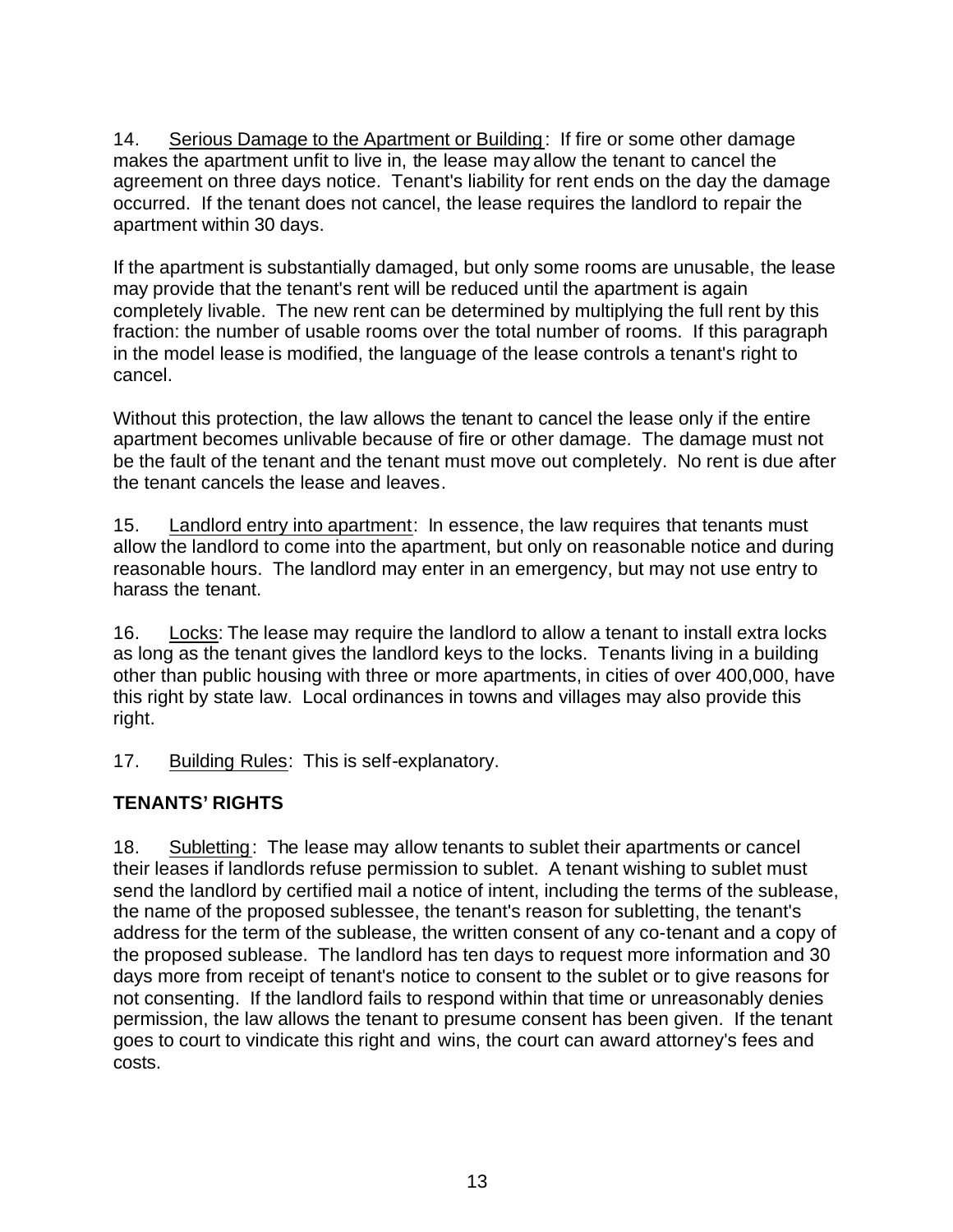A tenant who sublets his or her apartment is still responsible to the landlord for all the rent which is due under the lease and for any damage caused by the people subletting or their guests.

A tenant in a building with four or more units may be able to sublet by law even if the lease says nothing or says otherwise. However, public housing is exempt from subletting, as are apartments where tenants must meet certain eligibility conditions (i.e., they have low incomes or own stock in the building).

Assignment of Lease: A tenant may not assign his or her lease (that is, turn over all rights under the lease) without the landlord's permission. The landlord may withhold permission and need not give any reason. However, the tenant may cancel his or her lease if permission to assign it has been denied without a valid reason.

19. No Eviction For Good Faith Complaint/Tenant's Right to Join A Tenant's Organization: Even if not explicitly stated in the lease, a duplex or apartment house, except one which has fewer than four units and is owner-occupied, the landlord cannot refuse to renew a tenant's lease or evict a tenant solely because that tenant has complained or begun a court action over the landlord's violation of a health or safety law or regulation, his or her failure to provide something agreed to in the lease or because that tenant has joined or tried to form a tenants' organization.

If the landlord brings an eviction action and the tenant proves that within the last six months s/he engaged in one of these activities, the law presumes that the landlord is acting against the tenant solely because of the tenant's activity. The court will rule in favor of the tenant, unless the landlord has another credible reason for the eviction action and the tenant cannot disprove it.

#### **LANDLORDS' RIGHTS**

20. Terminating the Lease: Eviction is the landlord's right to cancel the lease, sue the tenant for unpaid rent and ask a court to have a marshal or sheriff move the tenant out of the apartment if the tenant does not pay past due rent or will not leave voluntarily.

You may ask that the landlord give the tenant a written notice of the problem and time to correct it. If the tenant does not remedy the problem, the landlord may then cancel the lease. If the tenant does not leave, the landlord may start court eviction proceedings by serving the tenant with an eviction petition.

Without this specific paragraph in the lease, the tenant should not expect advance notice unless the tenant has failed to pay rent. The law requires the landlord to make a demand for unpaid rent or serve a three-day notice requesting it before an eviction petition may be served.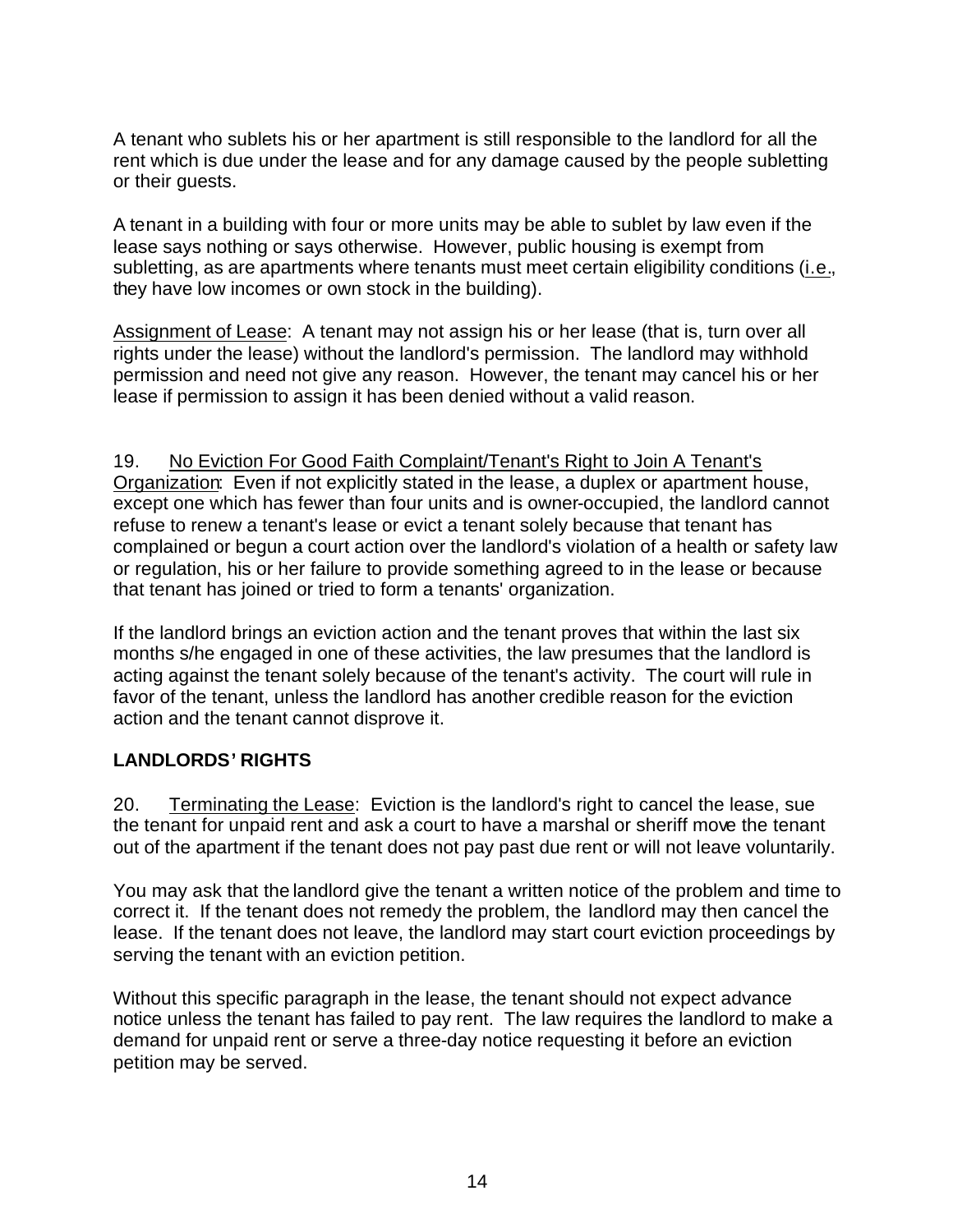If the lease term expired but the landlord continued to accept rent, and the landlord wishes to evict the tenant, s/he must give the same notice as is required for a month-to month tenancy. Refer to section entitled "Rights Without a Lease or A Form Lease."

Eviction begins when the tenant is served with a legal petition and a notice or "order to show cause." A letter from the landlord or the landlord's attorney does not begin the court process.

The tenant should seek legal advice if s/he receives an eviction notice. The Legal Aid Society, a community action agency or tenants' organization may be able to help find an attorney. The tenant has a right to appear in court on the date given in the notice or, if no date is given, to schedule a court date and give any reasons the tenant may have for not having paid the rent. Legal advice should be sought. If the tenant does not appear in court or otherwise answer the petition, s/he automatically loses and can be evicted.

A tenant may be able to delay an eviction proceeding brought for overdue rent if the court is convinced that a serious condition exists in the apartment, not caused by the tenant or tenant's guest, which affects the tenant's life, health or safety. The tenant may be required to pay his or her rent to the court.

Only a sheriff or marshal can remove a tenant and the tenant's belongings. S/he does this by serving the tenant with a warrant signed by a judge giving three days or 72 hours to move out. The landlord may not lock out the tenant, change the lock or otherwise force the tenant out. If a landlord keeps a tenant out of an apartment illegally, the tenant may sue for three times the damages suffered.

21. Form of Notices: To avoid confusion, this section simply specifies how the landlord and tenant should communicate with each other. However, the law may require, or the parties may agree, that either registered or certified mail be used instead of providing special notices like a tenant's intention to sublet.

22. Condition of the Apartment: See the discussion, "Getting It in Writing" for instructions on how to complete this section.

#### **RIGHTS WITHOUT A LEASE OR WITH A FORM LEASE**

Landlords may rent apartments, other than rent-stabilized apartments, without offering a lease. An oral promise to rent for longer than one year, however, will not be enforced by a court. If a written lease is offered, it must be in plain English using words with common, everyday meanings. The print must be large enough to read easily.

If a lease other than the one which is provided in this booklet is used, the tenant and the landlord should review the clauses and determine how the lease that is offered affects his or her rights under the law. Many tenants' rights exist regardless of what the lease says and even if no lease is used.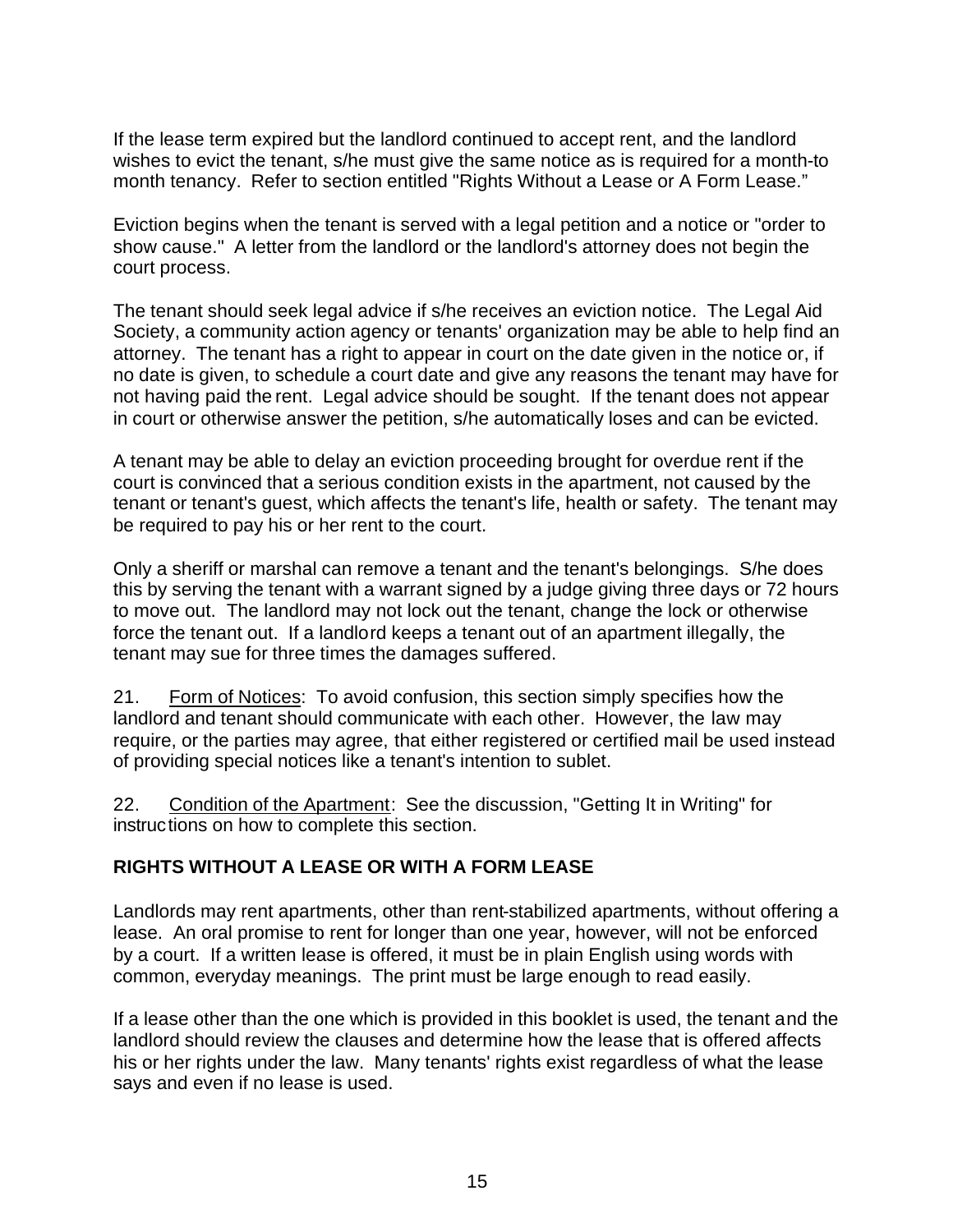### **ACCELERATION OR SURVIVAL CLAUSES**

If the rental arrangement ends before the termination date specified in the lease because of eviction, the tenant's obligation to pay rent may also end. However, the lease agreement may contain a clause, which requires the tenant to pay the rent owing to the end of the term. If the rental amount in the lease agreement was written as an annual total due, to be paid in monthly installments, the landlord can sue for the full amount due to the end of the term. Any rent the landlord receives because s/he re-rents the apartment must be applied to the amount the previous tenant owed to reduce the debt. However, the landlord is under obligation to attempt to re-rent the property.

#### **ENDING THE TENANCY IF NO LEASE IS USED OR IF IT HAS EXPIRED**

If a lease term expires, the landlord does not have to offer a renewal. But, if the landlord continues to accept rent, a month-to-month tenancy is formed. Apartments may also be rented from the outset without using a written lease. If no lease is used, the arrangement is most commonly known as a month-to-month tenancy.

Neither a landlord nor a tenant may cancel the month-to-month tenancy, nor may a landlord change the terms of such a tenancy, without proper notice. In New York City, cancellation or changes may be made on 30-days notice; outside New York City, upon giving one month's notice.

To be effective, a 30-day notice must be delivered on or before the first day of the recurring monthly tenancy, usually the day the rent is due, 30 days before the tenancy is to end. For instance, if the tenant moved in on the first day of the month, with rent due on the first, a 30-day notice to cancel the lease may be delivered to the landlord, or the tenant, on or before the first of the month if the month has 31 days, but it must be delivered before the first of the month if the month has only 30 days.

To be effective, a one-month notice must always be delivered before the first day of the recurring monthly tenancy, one month before the tenancy is to end, or the terms are to be changed. Thus, if the tenant wants to move as of October  $1<sup>st</sup>$ , the notice must be given to the landlord on or before August 31st.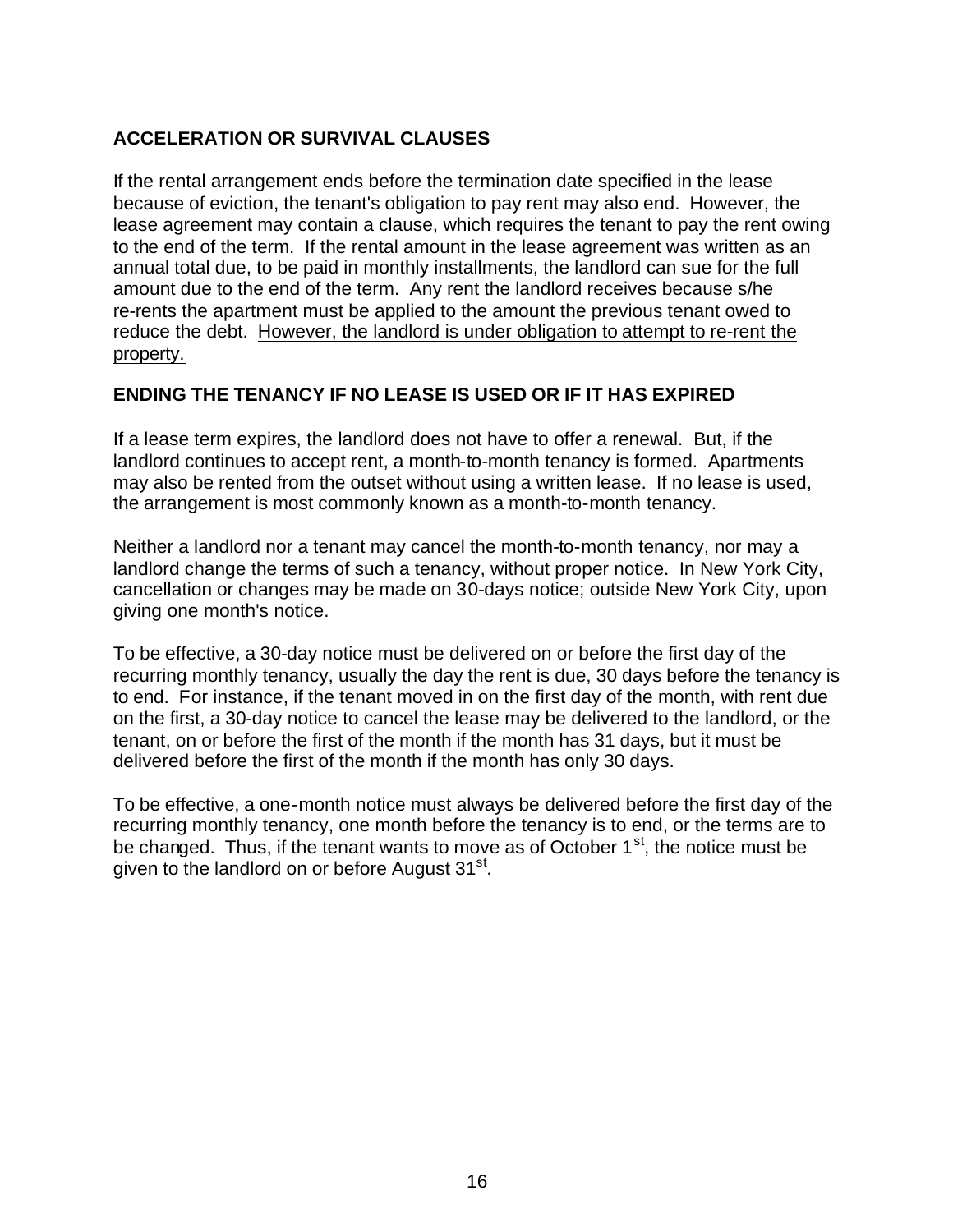# **RENT CONTROL - RENT STABILIZATION**

In New York State, outside of New York City, both the State Rent Control Law and the Emergency Tenant Protection Act (ETPA) of 1974 protect tenants from eviction and set maximum rates and levels of service. In New York City, the Rent Stabilization Law applies to those apartments in buildings of six or more units built between February 1, 1947 and January 1, 1974. Tenants in buildings of six or more units built before February 1, 1947, who moved in after June 30, 1971 are also covered by Rent Stabilization.

A list of municipalities which have adopted rent control for housing in their area appears in Appendix A. Although listed, a municipality may have exempted some classes of housing. Call the Division of Housing and Community Renewal (DHCR) for more information or visit that agencys Web Site at www.dhcr.state.ny.us or call DHCR=s toll free number 1-866-ASK-DHCR (1-866-275-3427).

#### **RENT CONTROL**

If the apartment is Rent Controlled, the rent can be increased only by authorization of the Rent Administrator. If the tenant pays his or her rent on time, s/he can be evicted **only**:

- for creating a nuisance,
- for violating a substantial obligation of the tenancy,
- for using the apartment for unlawful purposes,
- for failing to let the owner enter at reasonable hours or during an emergency,
- for failing to occupy the apartment as a primary residence, or
- if the owner needs the apartment as a residence for him or herself or family. This last reason for eviction does not apply to tenants age 62 or older, disabled persons or to those who have been occupants of their building for 20 years or more.

#### **RENT CONTROL IN NEW YORK CITY**

In New York City, several laws apply, including: the City Rent Control Law and the Rent Stabilization Law. The City Rent Control Law covers apartments in buildings containing three or more units which were constructed before February 1, 1947, and which have not been subsequently decontrolled by becoming vacant after June 30, 1971. Rent Controlled apartments (in buildings containing six units or more) which become vacant are covered by the Rent Stabilization Law. In addition, Rent Control covers one-family dwellings or apartments in two-family dwellings where the same tenant has been a continuous resident since April 1, 1953, if the building was constructed before February 1, 1947.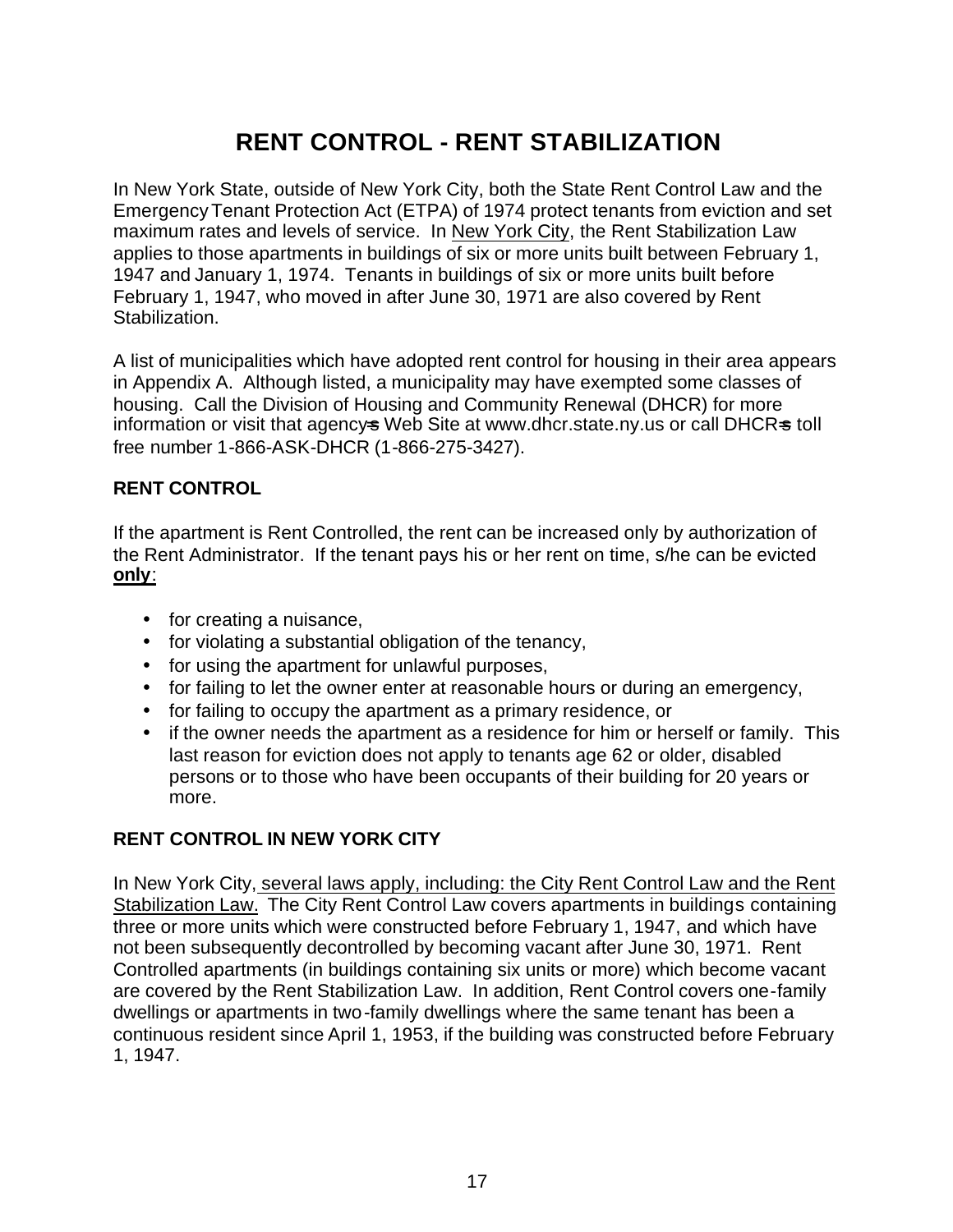A tenant who moved into a Rent Controlled apartment before July 1, 1971, is protected by the Rent Control Law. Such a tenant, called a Astatutory tenant, @ does not need a lease. If a Astatutory tenant@ had a lease when s/he moved in many years ago, the terms of that lease are still in effect except for the level of the rent. Rents are governed by the Citys Maximum Base Rent system, which allows rents to rise by limited amounts.

#### **ENFORCEMENT**

DHCR administers the rent control program, sets Maximum Base Rents, increases and decreases those rents, grants and denies certificates of eviction and settles disputes over the Rent Control Law.

#### **RENT STABILIZATION**

The Emergency Tenant Protection Act of 1974 authorizes New York City, and municipalities in Nassau, Rockland and Westchester counties which declare a housing emergency because the vacancy rate is five percent or less, to limit rent increases. This is known as rent stabilization. (Appendix B contains a list of those municipalities outside New York City which have adopted the ETPA.)

Under ETPA, the following dwelling units, among others, cannot be rent stabilized:

- those in government owned or some government assisted buildings;
- those in buildings where tenants are under the state is Rent Control Law;
- those in buildings completed on or after January 1, 1974 (except those whose owners have received special tax exemptions, i.e., J-51 and 421-a housing);
- those in buildings or housing developments with at all times since the municipality adopted ETPA, fewer than six apartments (or a higher number, if required by the municipality); or
- vacant rental units in cooperatives and condominiums and occupied units upon the vacancy of the non-purchasing rent regulated tenant.

Municipalities may further limit, by number of units, the application of rent stabilization.

#### **LUXURY DECONTROL**

The Rent Regulation Reform Act of 1997(ARRRA of 1997"), New York City Local Law 4 of 1994 and the Rent Regulation Reform Act of 1993 provide for the deregulation of certain apartments based on the following conditions.

• Pursuant to the RRRA of 1997, an apartment with a legal regulated or maximum rent of \$2,000 or more per month on or after June 19, 1997, and which was or becomes vacant on or after June 19, 1997, is not subject to rent regulation.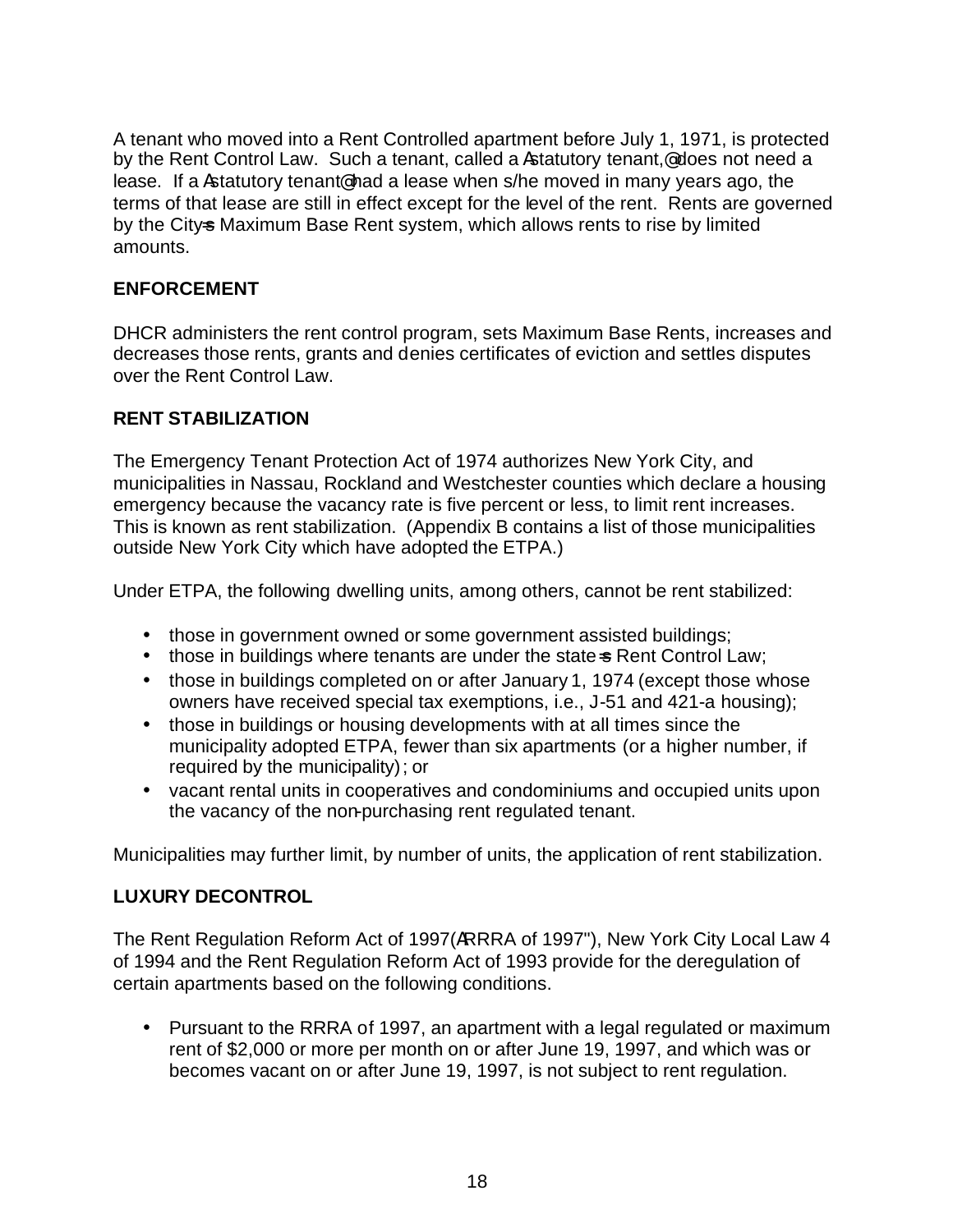- These laws also provide for deregulation of high-rent apartments occupied by high-income tenants by order of DHCR in response to the filing of an owner-s petition for luxury deregulation.
- Pursuant to the RRRA of 1997, for deregulation petitions filed with DHCR after January 1, 1998, deregulation will occur for apartments with legal rents of \$2,000 or more per month and which are occupied by tenants with incomes in excess of \$175,000 in each of the two successive years prior to the filing of the petition.

This income-based decontrol process relies upon data furnished to DHCR by the New York State Department of Taxation and Finance as part of the income verification process.

# **RENTS AND LEASES**

#### **Guidelines Boards**

A Rent Guidelines Board for New York City and each county annually sets rent adjustments for renewal leases of existing tenants for rent stabilization accommodations for one-and two-year leases. These Guidelines Rates, reviewed annually, are based on apartment house income and /operating expenses and other economic data. The current Guideline Rates for New York City and communities under ETPA may be obtained at DHCR=s offices listed in Appendix B, or by visiting that agency=s Web Site at www.dhcr.state.ny.us and accessing Fact Sheets 26 (NYC) or 31 (ETPA). Rent surcharges are not permitted unless authorized by the Guidelines Boards at the time they set new rates or authorized by DHCR. Hardship increases may be authorized by DHCR. If an owner has failed to provide services required by law, the tenant may apply to DHCR to reduce the rent and to bar further rent increases until the services have been restored.

Each County Board is composed of nine members who are recommended by the county legislative body and appointed by the state DHCR Commissioner. The New York City Board is appointed by the Mayor. Two members represent tenants, two members represent owners and five members represent the general public. The Boards are required to hold public meetings in convenient locations.

#### **Statutory Vacancy Increases**

The RRRA of 1997 provided for statutory vacancy increases for all leases for new tenants (vacancy leases) commencing on or after June 15, 1997. For additional information on these increases, you may refer to DHCR=s Fact Sheets 5 (AVacancy Leases in Rent Stabilized Apartments@), 26 (AGuide to Rent Increases for Rent Stabilized Apartments in New York City) and 31 (AGuide to Rent Increases for Rent Stabilized Apartments in the ETPA Counties@).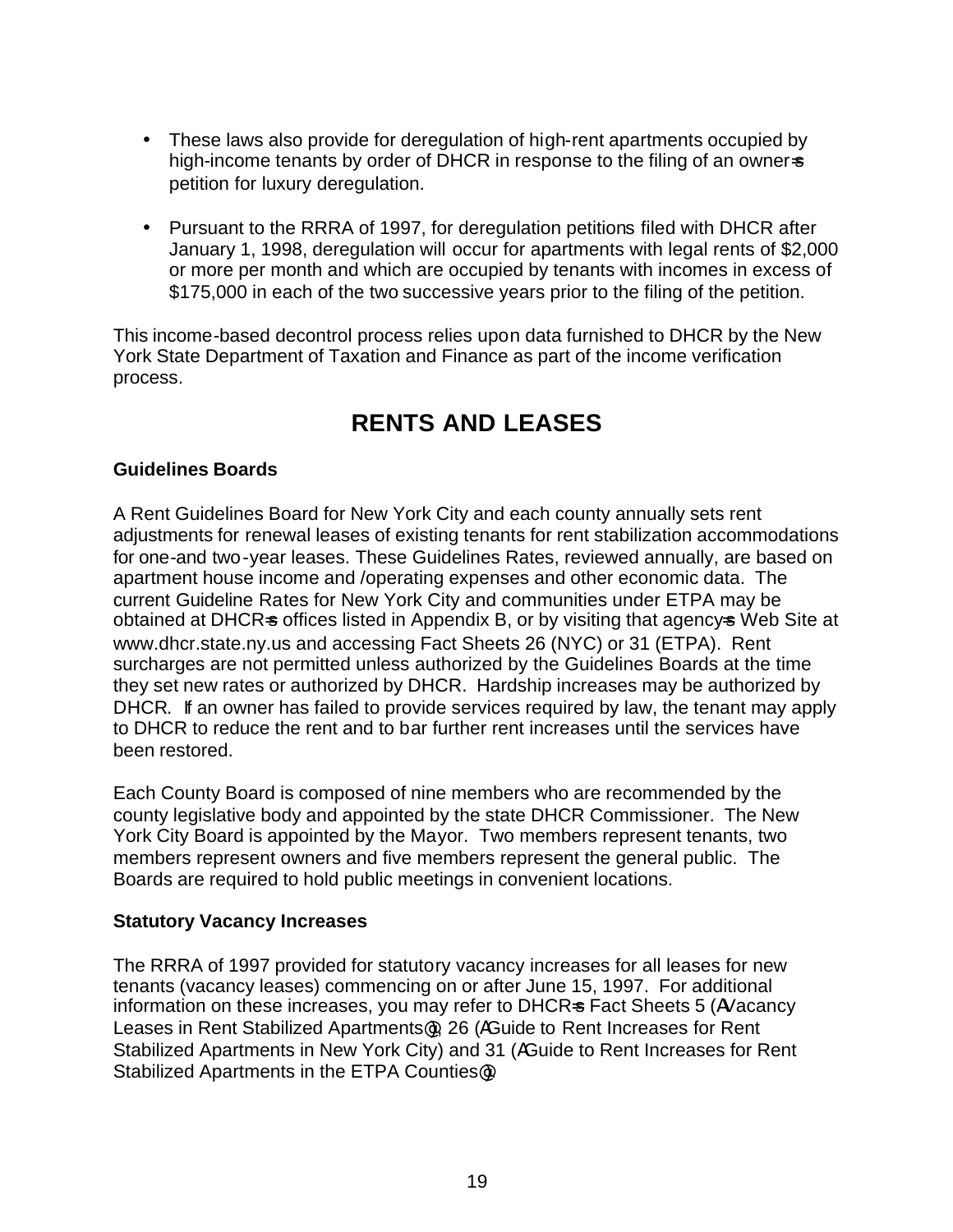#### **Leases**

The owner must issue a new lease or renew an existing lease for one or two years, whichever the tenant chooses. The only exception to this requirement occurs when the owner, under conditions spelled out in ETPA or the Rent Stabilization Law has served written notice on the tenant of an intent not to renew. DHCR may also give the owner permission not to renew and, in that event, the tenant has the right to examine all relevant documents. The rent laws limit an owners right to refuse to renew a lease because the owner wants the apartment for personal use if the tenant is over 62, disabled or a resident in the building for 20 years or more. However, the 20 year protection does not apply to rent stabilized tenants in New York City.

In New York City, tenants must receive a Notice of Lease Renewal by certified mail or personal delivery not less than 90 days, nor more than 150 days, before the lease expires. Outside New York City, tenants must receive a Notice of Lease Renewal not less than 90 days, nor more than 120 days, before the lease expires. Tenants must return a copy of the Notice to the owner by certified mail within 60 days stating whether they want a one- or two-year lease renewal. Failure to do so may result in the tenant being forced to vacate at the end of his or her current lease.

In addition, the owner must give the tenant a fully executed copy of the lease within 30 days of the date on which the tenant notifies the owner of his or her option.

#### **Security Deposits**

In New York City and the ETPA localities, a security deposit may be no more than one month=s rent, except for tenants who have been continuous occupants since the date the apartment became subject to rent stabilization (NYC), where a greater deposit was collected, or unless a lease in effect on December 1, 1983, for the same tenant authorized a greater amount (ETPA). For ETPA localities, owners cannot demand, receive or retain more than one months rent as security from any tenant who is 65 years of age or older, for any lease or lease renewal entered into after July 1, 1996.

Owners of buildings with six or more apartments must place all security deposits in interest-bearing accounts and notify the tenants of the account-s location. Interest, minus a one percent service charge, must be credited to the tenantB at least annually B and paid, if requested.

#### **Rent Registration**

Under the 1983 Omnibus Housing Act, all stabilized housing must have been registered with DHCR before July 1, 1984, and annually thereafter. Owners are required to file an initial registration, within 90 days, after an apartment becomes subject to the Rent Stabilization Law or ETPA. Information about the building and units themselves, as well as the rent charged on the registration date and the services provided, must be included in the registration statement. The legal regulated rent, for purposes of determining an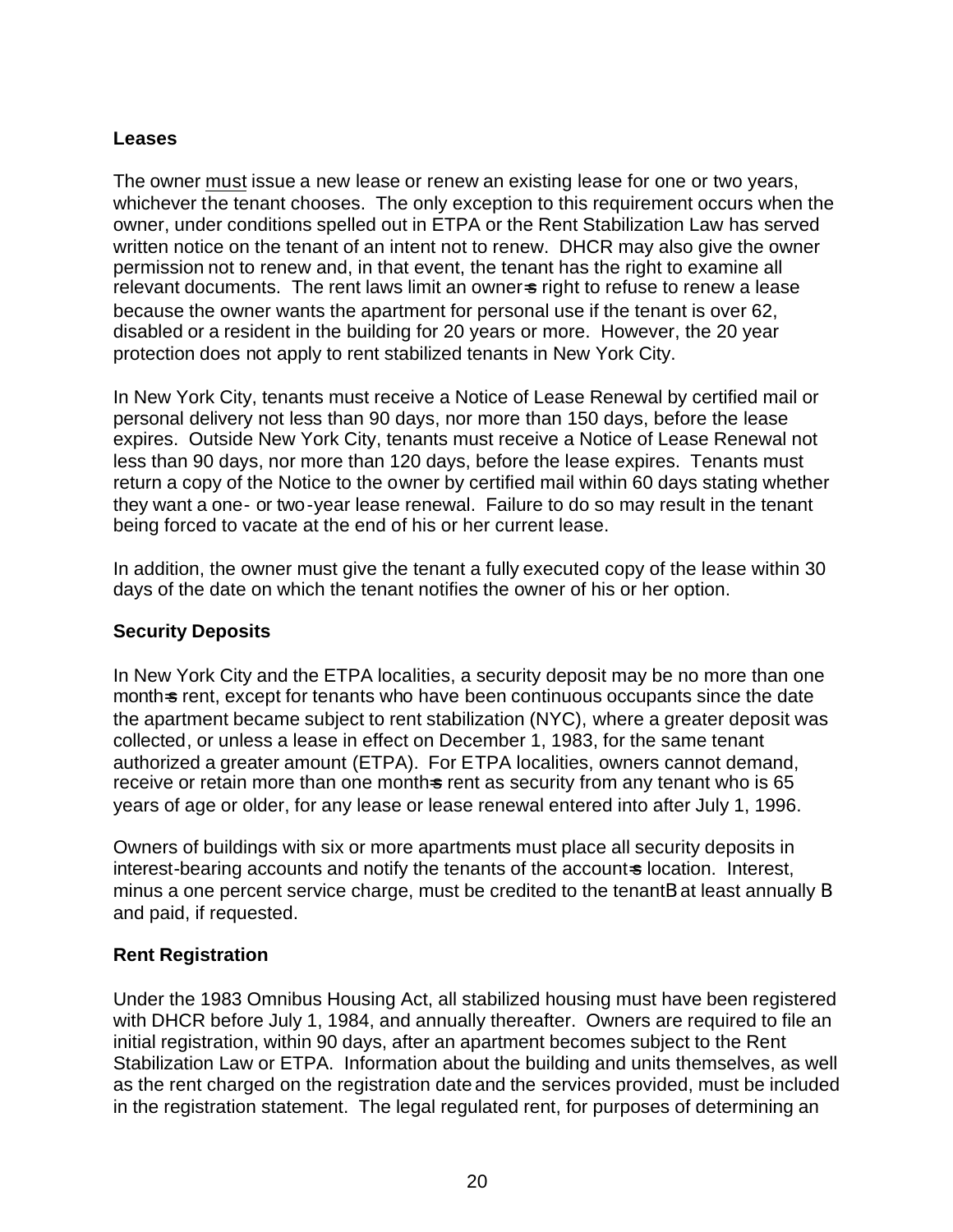overcharge, will be the rent charged four years before the complaint or, if initially registered less than four years earlier, the rent in the initial registration statement. In accordance with the Rent Regulation Reform Act of 1997, issues of rent registration concerning events that occurred more than four years before the filing of a complaint with DHCR will not be examined by that agency.

A copy of the registration statement pertaining to the tenant-s apartment must be mailed to the tenant in possession at the time of registration. A copy of the building-wide services registration must be posted conspicuously in the building or, in the case of garden-type apartments, outside the managers office.

#### **Enforcement - Overcharges**

A tenant believing his or her owner is charging more than the law allows or is otherwise violating rent regulations should file a complaint with the DHCR. Under rent stabilization, penalties can be based on overcharges which occurred no more than four years ago. Penalties of triple the amount of the overcharge can be awarded retroactively for two years, but not for overcharges occurring before April 1, 1984.

An owner proving that s/he did not act willfully shall be liable only for the amount of the overcharge, plus interest. Attorneys fees and other costs may be awarded to successful tenants.

DHCR regulations prohibit any eviction action against tenants in retaliation for making complaints to DHCR or any other government agency. In addition, acts of harassment intended to cause a tenant to vacate the building may subject an owner to fines of up to \$5,000 for each violation.

Tenants or owners who wish to have DHCRs determination reviewed must file with the Commissioner of DHCR a Petition for Administrative Review within 35 days of the order. An appeal of the Commissioner  $\leq$  decision must be brought as an action in Supreme Court within 60 days of the imposition of the decision. Tenants or owners wishing to have the Guidelines Rates reviewed must bring an action in Supreme Court within four months of the imposition of the rates. Cities, towns or villages can authorize rent increase exemptions for certain tenants 62 years or older. New York City has done so. A list of municipalities which also have done so is included in Appendix B. To qualify, a tenant must file an annual application with DHCR (for tenants outside New York City) or the Department For The Aging (for tenants within New York City), giving age and income information. Eligibility is based on income as determined by each locality, not to exceed the statutory amount, and a rental amount which exceeds one-third of that income.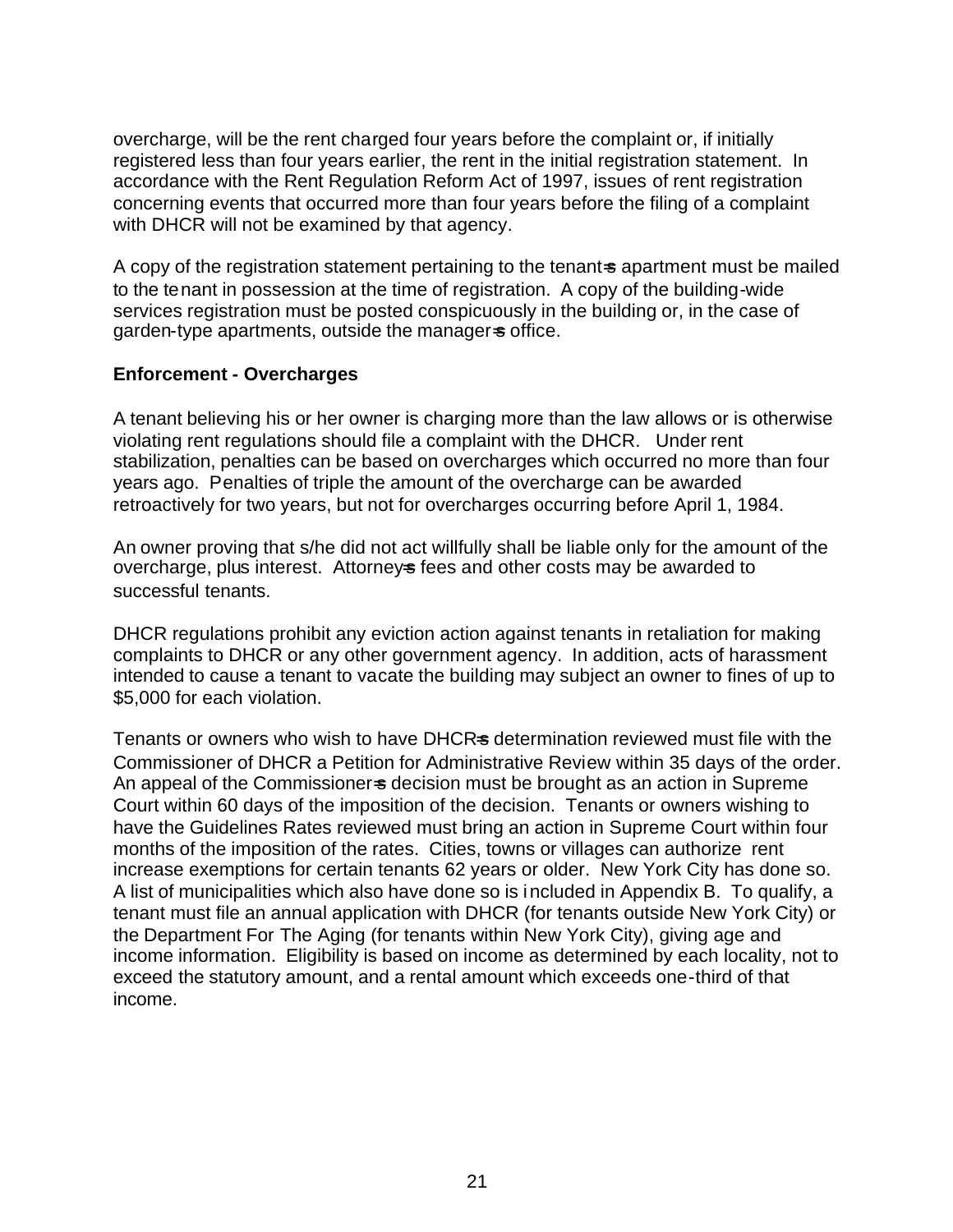#### **More Information**

Complaints or Inquiries about the operation of the Rent Control Laws, Emergency Tenant Protection Act and/or the Rent Stabilization Law should be directed to DHCR which administers rent regulation. Appropriate offices are listed in Appendix B.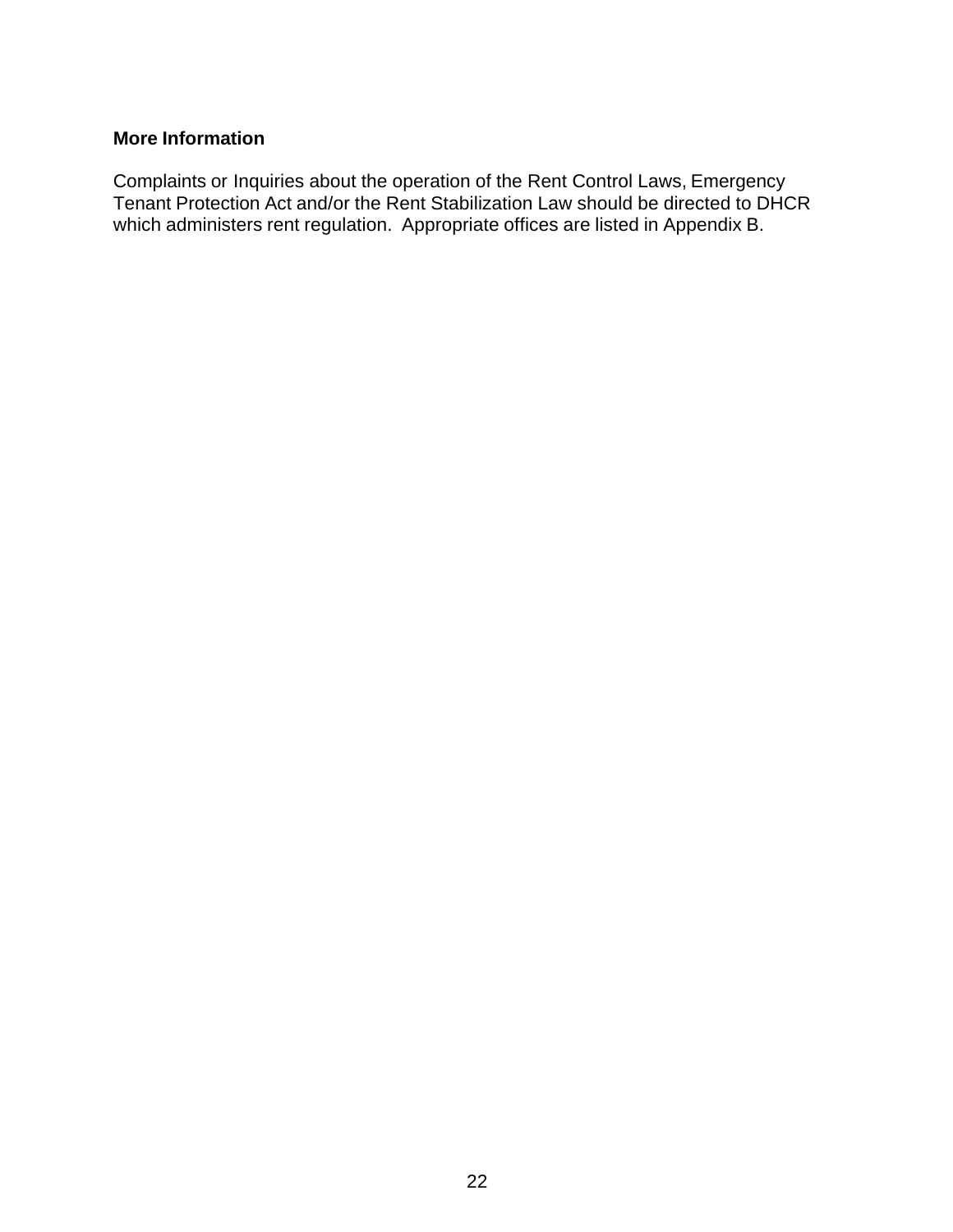## **RENT CONTROL**

With the exception of Nassau County, in the communities listed below, apartments are subject to rent control unless they became vacant on or after June 30, 1971.

Albany County: the cities of Albany and Watervliet; the towns of Bethlehem, Green Island and New Scotland; and the villages of Green Island and Voorheesville.

Rensselaer County: the city of Rensselaer, the towns of Hoosick and North Greenbush and the village of Hoosick Falls.

Schenectady County: the towns of Niskayuna and Princeton.

Erie County: the city of Buffalo, town of Cheektowaga and villages of Depew and Sloan.

Nassau County: the cities of Glen Cove and Long Beach; the towns of Hempstead and North Hempstead; and the villages of Hempstead, Oyster Bay, Bellerose, Cedarhurst, Floral Park, Freeport, Mineola, New Hyde Park, Sea Cliff, Valley Stream, Westbury, Williston Park, Flower Hill and Lynbrook. Housing is decontrolled in Nassau County if it became vacant on or after July 1, 1957, except for the city of Long Beach, where housing which became vacant June 30, 1971, or later is decontrolled.

Westchester County: the cities of Mount Vernon, New Rochelle, White Plains and Yonkers; the towns of Eastchester, Greenburgh, Harrison and Mamaroneck; and the villages of Ardsley, Dobbs Ferry, Hasting-on-Hudson, Larchmont, Mamaroneck, North Tarrytown, Tarrytown and Tuckahoe.

#### **New York City and Counties Other Than Nassau and Westchester \_**

DHCR/ORA 92-31 Union Hall Street 4<sup>th</sup> Floor Jamaica, NY 11433 Tel: 718-739-6400

#### **Nassau County**

 DHCR 50 Clinton Street  $6<sup>th</sup>$  Floor Hempstead, NY 11550 Tel: 516-481-9494

#### **Westchester County**

DHCR 75 South Broadway White Plains, NY 10601 Tel: 914-948-4434

For information about Senior Citizens Exemption in New York City, contact:

NYC Department for the Aging 2 Lafayette Street, 7<sup>th</sup> Floor New York, NY 10007 Tel: 212-442-1322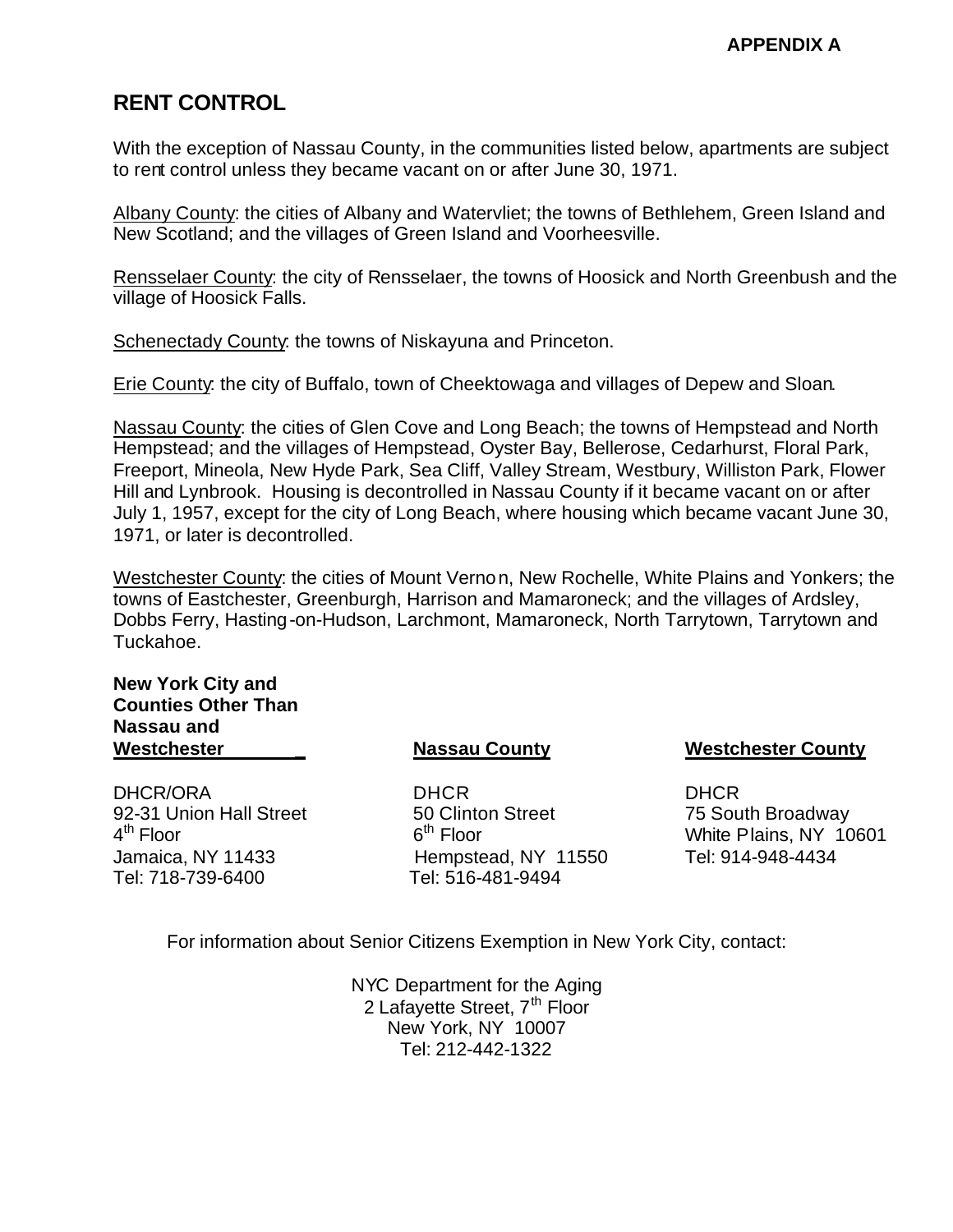#### MUNICIPALITIES WHICH HAVE ADOPTED THE EMERGENCY TENANT PROTECTION ACT OF 1974 (For buildings containing six or more units except where indicated)

#### **MUNICIPALITY SENIOR CITIZEN EXEMPTION**

#### **NASSAU COUNTY**

| <b>Baxter Estates, Village</b>                  |     |
|-------------------------------------------------|-----|
| Cedarhurst, Village                             |     |
| Floral Park, Village                            |     |
| Freeport, Village                               |     |
| Glen Cove, City (100 or more units)             | Yes |
| <b>Great Neck, Village</b>                      | Yes |
| Great Neck Plaza, Village                       | Yes |
| <b>Hempstead Village</b>                        | Yes |
| Long Beach, City (60 or more units)             |     |
| Lynbrook, Village                               |     |
| Mineola, Village                                |     |
| North Hempstead, Town                           | Yes |
| Rockville Center, Village                       |     |
| <b>Russell Gardens, Village</b>                 |     |
| Thomaston, Village                              | Yes |
| <b>WESTCHESTER COUNTY</b>                       |     |
| Dobbs Ferry, Village                            |     |
| Eastchester, Town                               |     |
| Greenburgh, Town                                | Yes |
| Harrison, Town                                  |     |
| Hastings-on-Hudson, Village                     |     |
| Irvington-on-Hudson, Village (20 or more units) |     |
| Larchmont, Village                              | Yes |
| Mamaroneck, Town                                | Yes |
| Mamaroneck, Village                             | Yes |

| Yes |
|-----|
| Yes |
| Yes |
|     |
| Yes |
| Yes |
| Yes |
|     |
|     |
| Yes |
| Yes |
| Yes |
|     |

#### **ROCKLAND COUNTY**

| Spring Valley, Village               | <b>Yes</b> |
|--------------------------------------|------------|
| Haverstraw, Town (100 or more units) |            |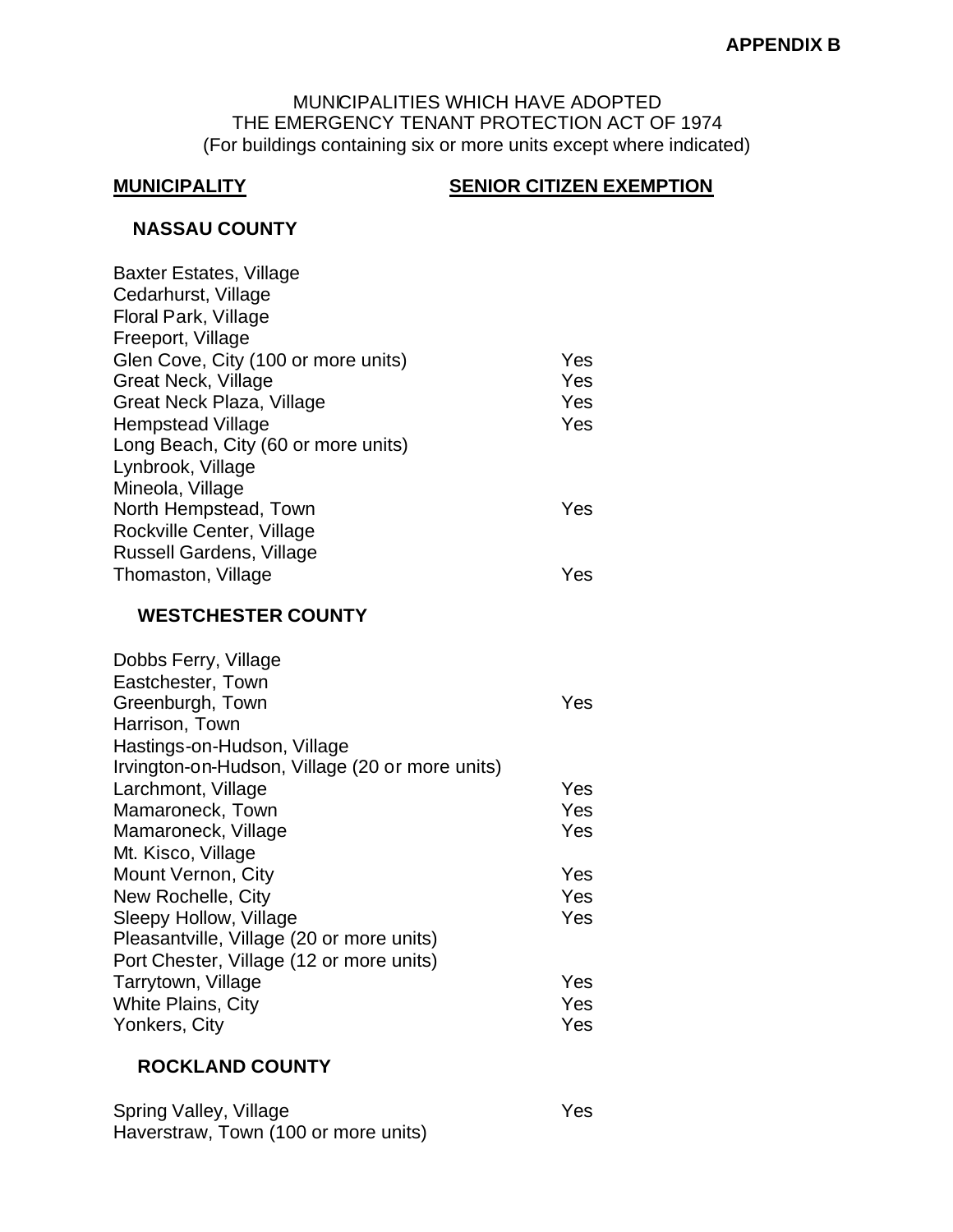#### **APPENDIX B**

#### **RENT INFORMATION**

#### **Lower Manhattan: Upper Manhattan: Bronx:**

(Southside of 110<sup>th</sup> (Northside of 110<sup>th</sup> One Fordham Plaza Street & below) Street & above) 25 Beaver Street 163 West 125<sup>th</sup> Street Tel: 718- 563-5678 5<sup>th</sup> Floor 5 Tel: 212-480-6238 Tel: 212-961-8930

#### **Brooklyn: Queens: Staten Island:**

55 Hanson Place 92-31 Union Hall Street 60 Bay Street Room 702 4 Tel: 718-722-4778 Tel: 718-739-6400 Tel:718-816-0278 (Please call ahead for office hours)

 $5<sup>th</sup>$  Floor

 $4<sup>th</sup>$  Floor

#### **Nassau: Westchester: Rockland: Rockland:**

 $7<sup>th</sup>$  Floor

 $2^{nd}$  Floor

50 Clinton Street 75 South Broadway 9-9A Pearlman Drive  $6<sup>th</sup>$  Floor Hempstead, NY 11550 White Plains, NY 10601 Tel: 914-425-6575 Tel: 516-481-9494 Tel: 914-948-4434

Suite 200 Spring Valley, NY 10977

#### **WHERE TO GO FOR MORE INFORMATION:**

DHCR/ORA 92-31 Union Hall Street, 4<sup>th</sup> Floor Jamaica, NY 11433 Tel: 718-739-6400 or 1-866-ASK-DHCR (1-866-275-3427) Website: www.dhcr.state.ny.us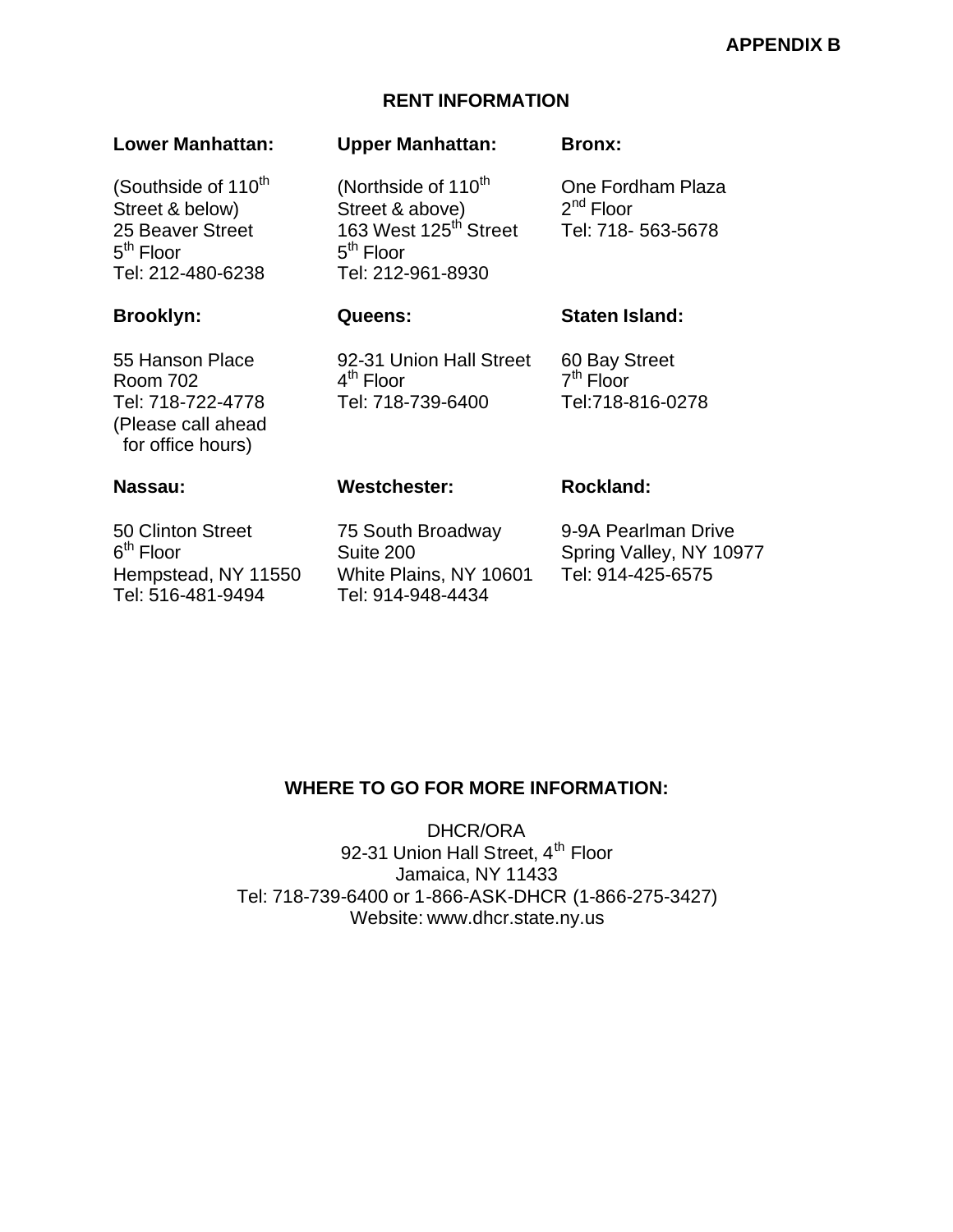# **Disclaimer**

This document is published by the New York State Consumer Protection Board as a reference tool for the citizens of the State of New York. The information contained in this document does not constitute legal advice. This information is not intended to create, and receipt of it does not create a lawyerclient relationship.

You should not take legal action based on this document without consulting an attorney.

The CPB is Governor Pataki's Consumer Watchdog agency. Recognizing that the citizens of New York State are all consumers, it is the mission of the CPB to protect, educate, and represent consumers in a challenging and ever changing economy. You can contact the CPB by writing: New York State Consumer Protection Board, Five Empire State Plaza, Suite 2101, Albany, New York, 12223-1556, or visit the CPB's website at: http://www.consumer.state.ny.us or phone *1-800-697-1220.*